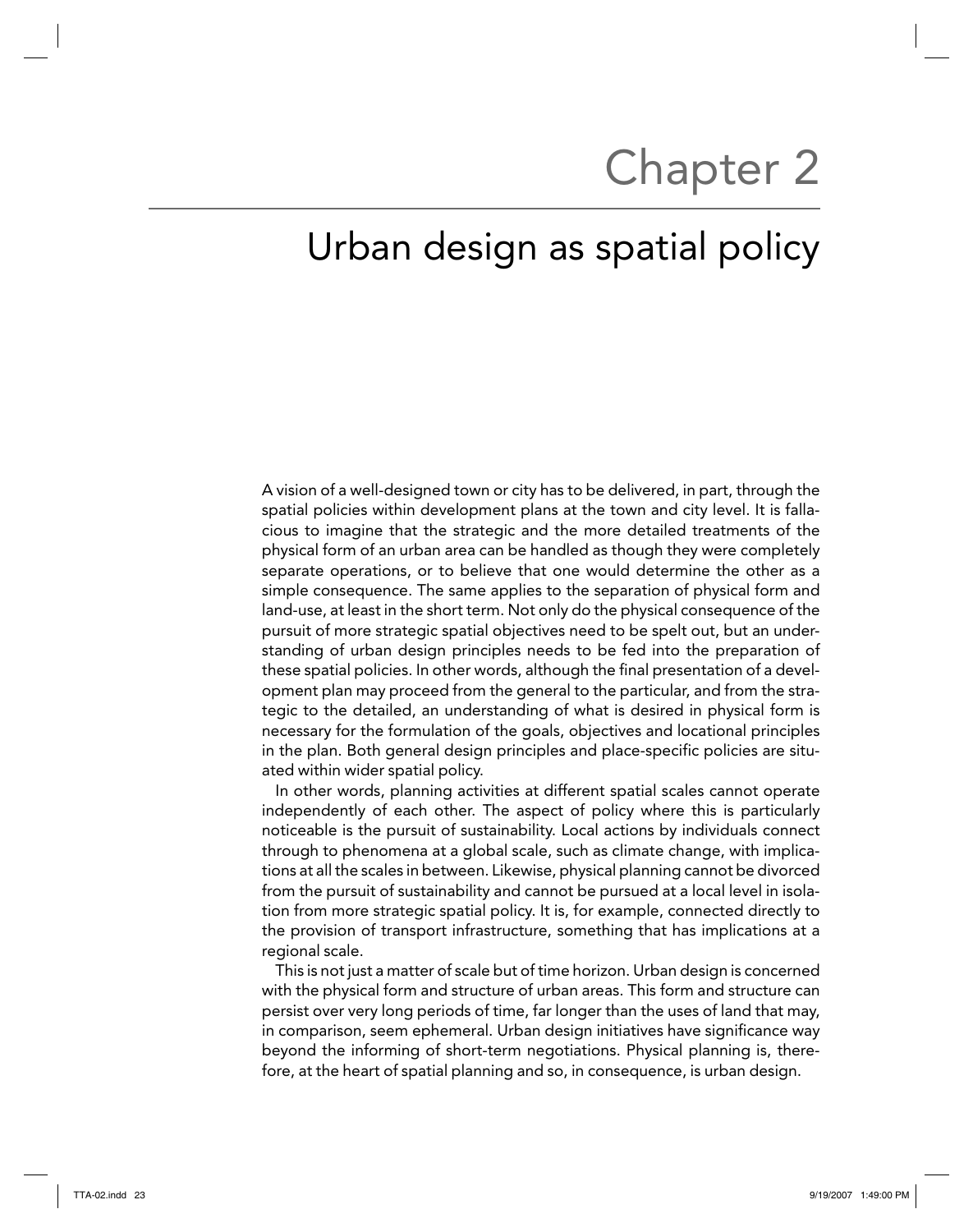## **An understanding of design**

Establishing a clear and common understanding of what is meant by 'urban design' is needed at the outset. It is a core problem-solving activity that determines the quality of the built environment. Its goal is the meeting of basic human needs for security and sociability. As a process, urban design is a means of organising space. This involves making connections, organising activity, relating to surroundings, integrating with the existing urban pattern and creating visual order. Ultimately, it requires getting development to work.

The overall goal should be making places. A planning authority should envisage, shape and manage change to this end. It should think of places and communities at different spatial levels: the town, the neighbourhood and the street, taking account of the physical and intangible qualities that make a place. The role of urban design in making sense of these qualities is expressed in plans and development decisions. It involves specifying location, linkages, uses, densities and the context for the design of buildings.

In essence, it is important to

- $\bullet$  ensure that new development has its own identity make it this place not that place;
- make this character derive from the local landscape and local culture;
- connect one place to another place directly, to make it easy to walk from here to there;
- $\bullet$  ensure the placing of buildings helps people to find their way;
- make sure that what is built is fit for the future and can adapt to household, community and lifestyle changes over the years;
- make sure places have diverse uses, diverse people and are active through the day.

In the case of Britain, these qualities are now, fortunately, to be found within the government guidance for practitioners. The publication By Design (DETR and CABE, 2000) translated them into a convenient summary of urban design objectives that can inform planning policy of any local planning authority, as set out in Table 2.1. Significantly, By Design adds two more objectives to this list. One is about using buildings to enclose space, making buildings lines flow continuously to make streets, containing public space and secluding private areas. The other is about good space, making sure that the spaces between buildings through which people move are useful, safe, visible and pleasant to be in.

## **Goals, objectives and locational principles**

A development plan should be firmly based in the goals of sustainability and quality of life. Principles of spatial organisation can be deduced from these goals and thence more detailed physical planning criteria. Examples of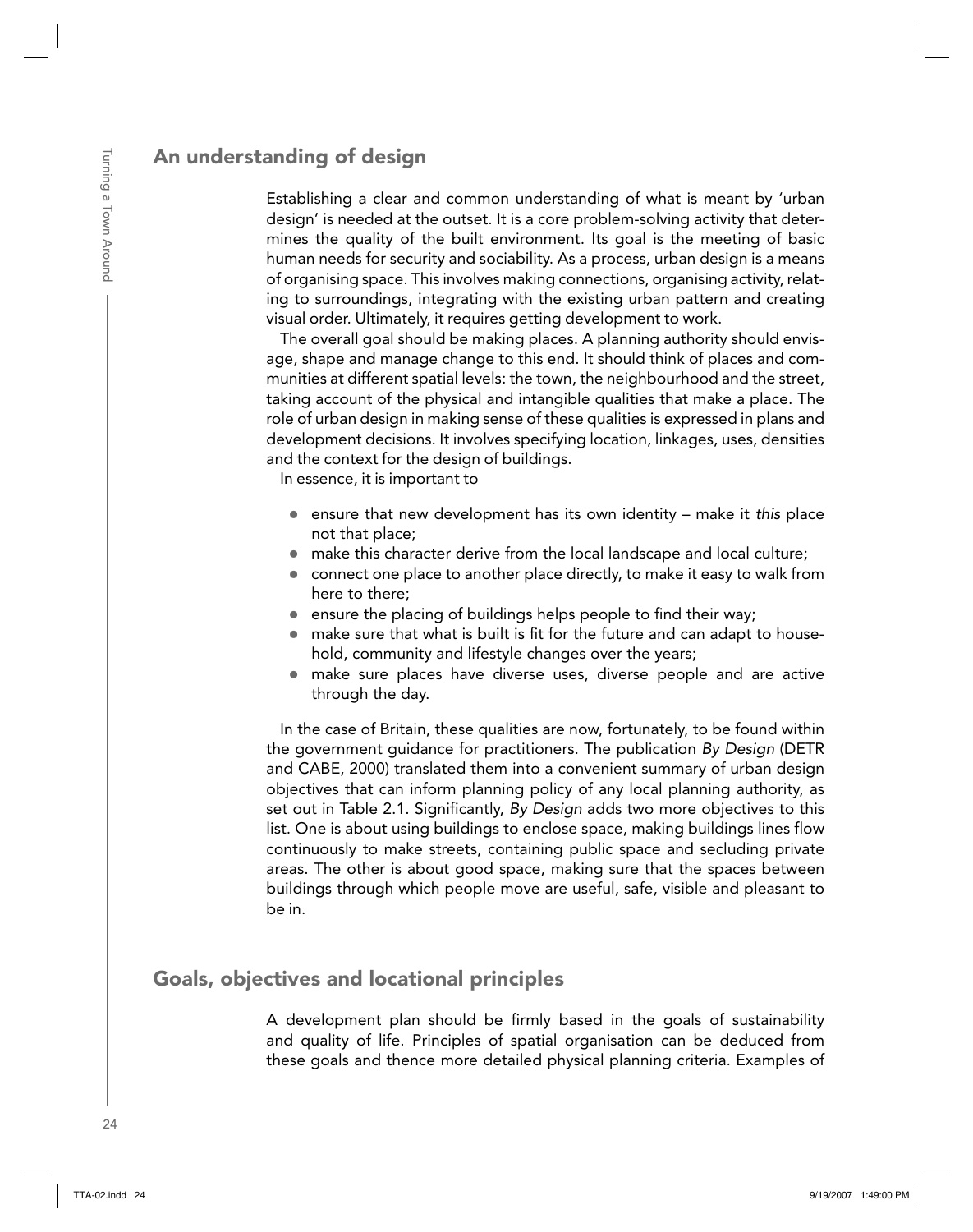|  | Table 2.1 Urban design objectives from By Design (DETR and CABE, 2000). |  |
|--|-------------------------------------------------------------------------|--|
|  |                                                                         |  |

| Character                                                                                        |                                                                                                                                                                                                            |
|--------------------------------------------------------------------------------------------------|------------------------------------------------------------------------------------------------------------------------------------------------------------------------------------------------------------|
| A place with its own identity                                                                    | To promote character in townscape and<br>landscape by responding to and reinforcing locally<br>distinctive patterns of development, landscape and<br>culture                                               |
| Continuity and enclosure<br>A place where public and private spaces are<br>clearly distinguished | To promote the continuity of street frontages and the<br>enclosure of space by development that clearly<br>defines private and public areas                                                                |
| Quality of the public realm<br>A place with attractive and successful<br>outdoor areas           | To promote public spaces and routes that are<br>attractive, safe, uncluttered and work effectively for<br>all in society, including disabled and elderly<br>people                                         |
| Ease of movement<br>A place that is easy to get to and move<br>through                           | To promote accessibility and local permeability by<br>making places that connect with each other and are<br>easy to move through, putting people before traffic<br>and integrating land uses and transport |
| Legibility<br>A place that has a clear image and is easy<br>to understand                        | To promote legibility through development<br>that provides recognisable routes, intersections<br>and landmarks to help people find their way<br>around                                                     |
| Adaptability<br>A place that can change easily                                                   | To promote adaptability through development that<br>can respond to changing social, technological and<br>economic conditions                                                                               |
| Diversity                                                                                        |                                                                                                                                                                                                            |
| A place with variety and choice                                                                  | To promote diversity and choice through a mix<br>of compatible developments and uses that work<br>together to create viable places that respond to<br>local needs                                          |

*Objectives of urban design*

*Source:* Reproduced under HMSO PSI licence C2006011221.

goals and objectives developed at Chelmsford\* are shown in Table 2.2. The general locational principles to follow from this statement were those shown in Box 2.1. They not only promoted biodiversity, mixed uses and preference for brownfield sites, but, most importantly, also required a sustainable pattern of development based on access to transport nodes and local facilities.

<sup>\*</sup>At Chelmsford, during the period covered by this book, the principal vehicle for spatial policy was the Borough Plan 2001–2011 (CBC, 2001a). It went on deposit in 2001 and thus became, legally, a material consideration for the determination of applications for planning provision. Although it was, unfortunately, withdrawn in 2003 for political reasons, its policies were used in the determination of planning applications for a 2-year period and applied to many of the developments discussed in this book.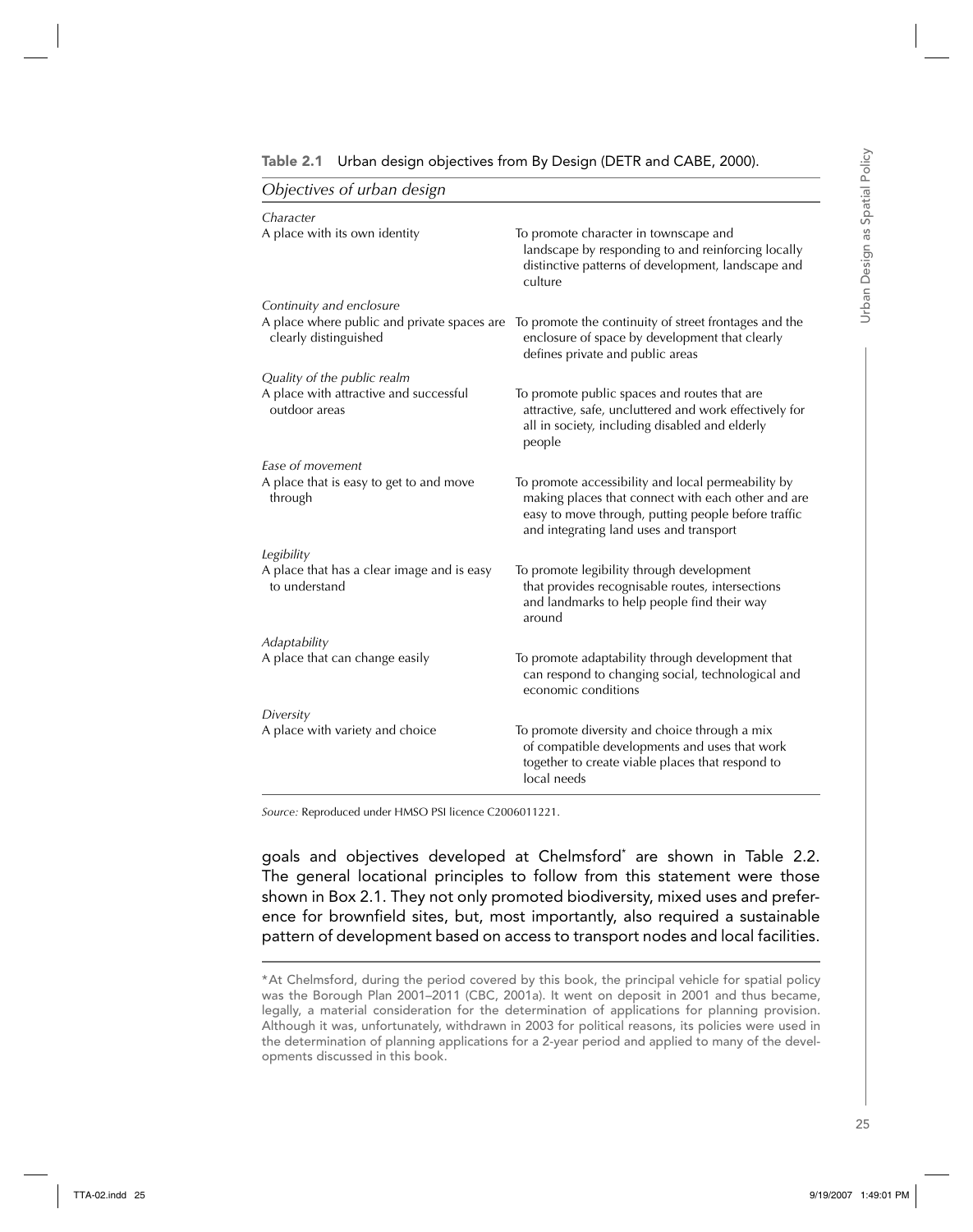| <b>Goals</b>                                                                                                                                               | <b>Objectives</b>                                                                                                                                                                                                                                                                                                                                                                                                                                                                                                                       |
|------------------------------------------------------------------------------------------------------------------------------------------------------------|-----------------------------------------------------------------------------------------------------------------------------------------------------------------------------------------------------------------------------------------------------------------------------------------------------------------------------------------------------------------------------------------------------------------------------------------------------------------------------------------------------------------------------------------|
| Social progress that recognises<br>the needs of everyone.                                                                                                  | To ensure the provision of types and tenures of<br>dwelling that meet the needs of the whole community,<br>including affordable and special needs housing.<br>To help alleviate poverty and social exclusion in areas of<br>particular need<br>To ensure increased accessibility of services to all sectors of the<br>community, particularly for people who are disabled or older<br>and those in receipt of benefits<br>To encourage a healthy lifestyle<br>To enhance leisure opportunities<br>To reduce crime and the fear of crime |
| Facilitating the restructuring<br>and enhancement of the local<br>economy.                                                                                 | To ensure the provision of land, buildings and transport systems<br>to respond to the changing character of the local economy                                                                                                                                                                                                                                                                                                                                                                                                           |
| Prudent use of natural resources<br>and protection of the<br>environment.                                                                                  | To protect and encourage biodiversity<br>To be economical with the consumption of land and efficient in<br>the use of land<br>To reduce fossil-fuel-based energy consumption<br>To reduce pollution and waste<br>To conserve and make accessible open green space<br>To enhance the built and landscape heritage                                                                                                                                                                                                                        |
| Encourage the provision,<br>co-ordination and integration<br>of all modes of transport in the<br>interests of sustainability,<br>accessibility and safety. | To pursue a co-ordinated transport system to meet the<br>economic and social needs of the town<br>To improve accessibility for all, particularly to jobs, shopping,<br>leisure facilities and services by public transport, walking and<br>cycling<br>To improve safety on the transport network and personal<br>security of users<br>To integrate the transport strategy with the development<br>plan<br>To reduce the adverse environmental impact of transport<br>To reduce the need to travel, especially by car                    |
| A high quality of built<br>development for the people<br>of the town.                                                                                      | To ensure urban areas are integrated, accessible, attractive,<br>secure and functional                                                                                                                                                                                                                                                                                                                                                                                                                                                  |

**Table 2.2** Example of plan goals and objectives.

*Source:* Chelmsford Borough Council.

They were given detailed substance by the locational principles shown in Box 2.2. Effectively, all major new development was to be contained within 800 m walking-distance of the town centre, or other centres around new, or existing, public transport interchanges, creating what are known as pedestrian-sheds (ped-shed for short). The transport nodes had to be on an established public transport corridor. There is a high degree of correspondence here to transit-oriented developments, to use a term familiar in New Urbanist circles.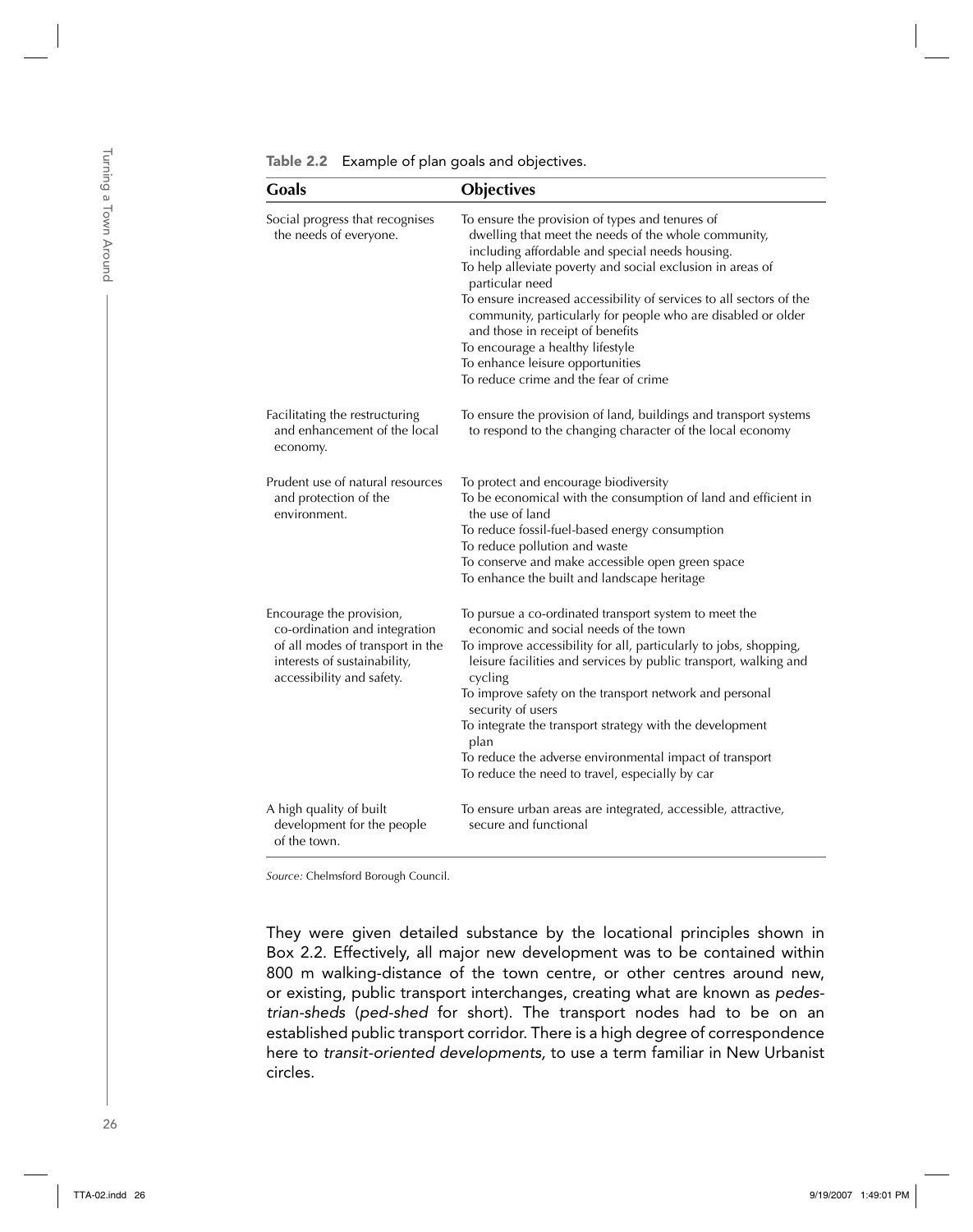**Box 2.1** Examples of general locational principles.

#### **Sustainable Locations for New Development**

The Council will promote and secure sustainable development throughout the Borough. In allocating land for development, account will be taken of the following sustainability criteria:

- 1. Making the best use of previously developed land within the urban areas, particularly close to their centres, and using a design-led approach to optimise the potential of individual sites.
- 2. Creating sustainable patterns of development by relating new development to public transport nodes and local facilities, and encouraging integrated transport initiatives.
- 3. Encouraging mixed-use development, incorporating housing, retail and business uses and new leisure and recreation opportunities.
- 4. Protecting and promoting biodiversity in all development proposals.
- 5. Phasing the release of development sites in order that previously used sites within the urban areas and rural settlements are released ahead of any 'greenfield' sites.

*Source*: Chelmsford Borough Council.

**Box 2.2** Examples of detailed locational principles.

#### **Locating Development to Reduce the Need to Travel**

In meeting the requirements for new development allocations in the plan period, and thereafter, the council will require all proposals for major new development to have regard to the need to reduce travel. With that aim, the council will apply the following priority to proposed locations:

Priority-One Locations: Development within the central area of a major urban centre.

Priority-Two Locations: Development within 800 m walking-distance of a major urban centre.

Priority-Three Locations: Development within 800 m of a neighbourhood centre that contains centrally located key facilities, including a public transport interchange with frequent public transport services to a major urban centre along an established public transport corridor.

Planning permission will be refused for development proposals that do not fall within these categories.

#### **Limits on the Size of Major New Mixed-Use 'Greenfield' Developments**

The physical extent of major new mixed-use 'greenfield' development will be limited by a comfortable walking-distance of 800 m from the major public transport interchanges and the centrally located key local facilities serving that development.

*Source*: Chelmsford Borough Council.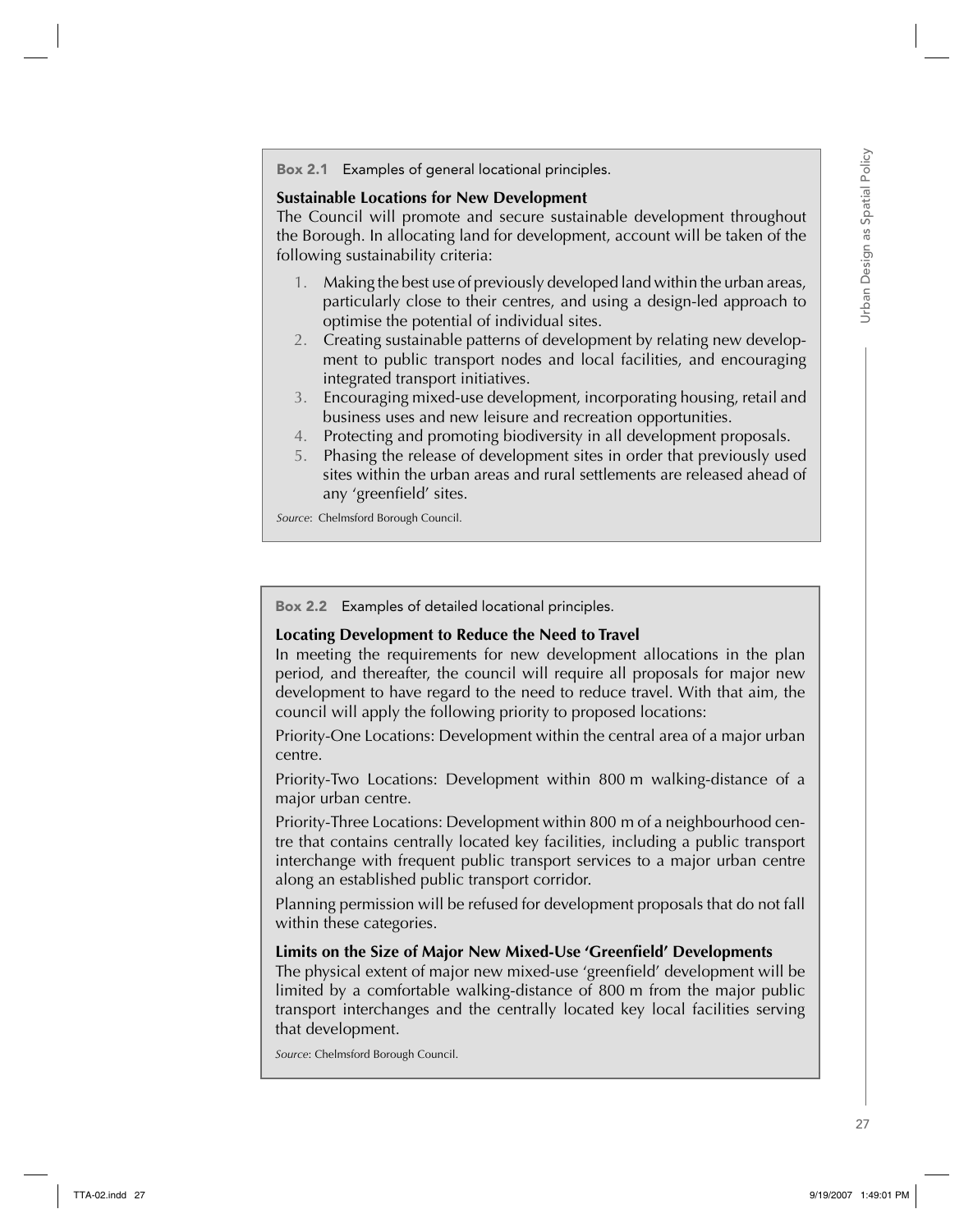## **Intensity of development**

For a wide range of reasons, especially those connected with the pursuit of sustainability, planning policies and arguments in many parts of the world call for higher residential densities. However, high density should not seen as an end in itself. Although fulfilling some important policies, it has its own disadvantages. The higher the density, the costlier is the construction. It is not advantageous, in itself, to have apartments instead of houses. It works against the pursuit of sustainability. In addition, in any urban context there will be limits to the density that can be achieved. It is constrained by housing mix, external space needs and local scale and form.

The term 'high density' can possess a wide range of meanings. There is the 'more than 30 dph' of British government policy since at least 2000 (DETR, 2000a), which would be seen as high in comparison with the density in most existing suburban areas. On the other hand, there is the 100 dph, or more, found in city-centre locations. However, high density is just as much about lifestyle, physical form and sense of neighbourhood. Intensity is a better term because it is as much about activity, social interaction, as just a quantitative measure. It is about creating the quality of life and vitality that makes urban living desirable. Density without intensity does not work. It does not feel comfortable, just squeezed. The physical design should deal with the needs of more compact urban living.

The questions addressed at Chelmsford were as follows. What were the barriers to achieving high density? What had to be given so as to raise density? How could planning authorities place a limit on density between 'high' and 'too high'? How could they ensure that the finished product bore out the liveability advantages of high density in theory? The solution was to devise locational principles for different levels of intensity of development. An example is set out in Box 2.3. The principle should be that the intensity of new development should

**Box 2.3** Example of locational principles for the intensity of development.

#### **Intensity of Development**

Planning permission will be granted for development, including change of use, within the urban areas and rural settlements provided:

- 1. The development optimises the capacity of the site. and
- 2. The intensity of the proposed development is compatible with the use, intensity, scale and grain of the surrounding area.

Higher-intensity development proposals will be permitted within the central area and neighbourhood policy areas where there is direct and convenient access on foot to local shops, public facilities and bus stops.

The council will assess the quantity and quality of development against the criteria set out in the accompanying tables, as well as other policies and standards in this plan.

*Source*: Chelmsford Borough Council.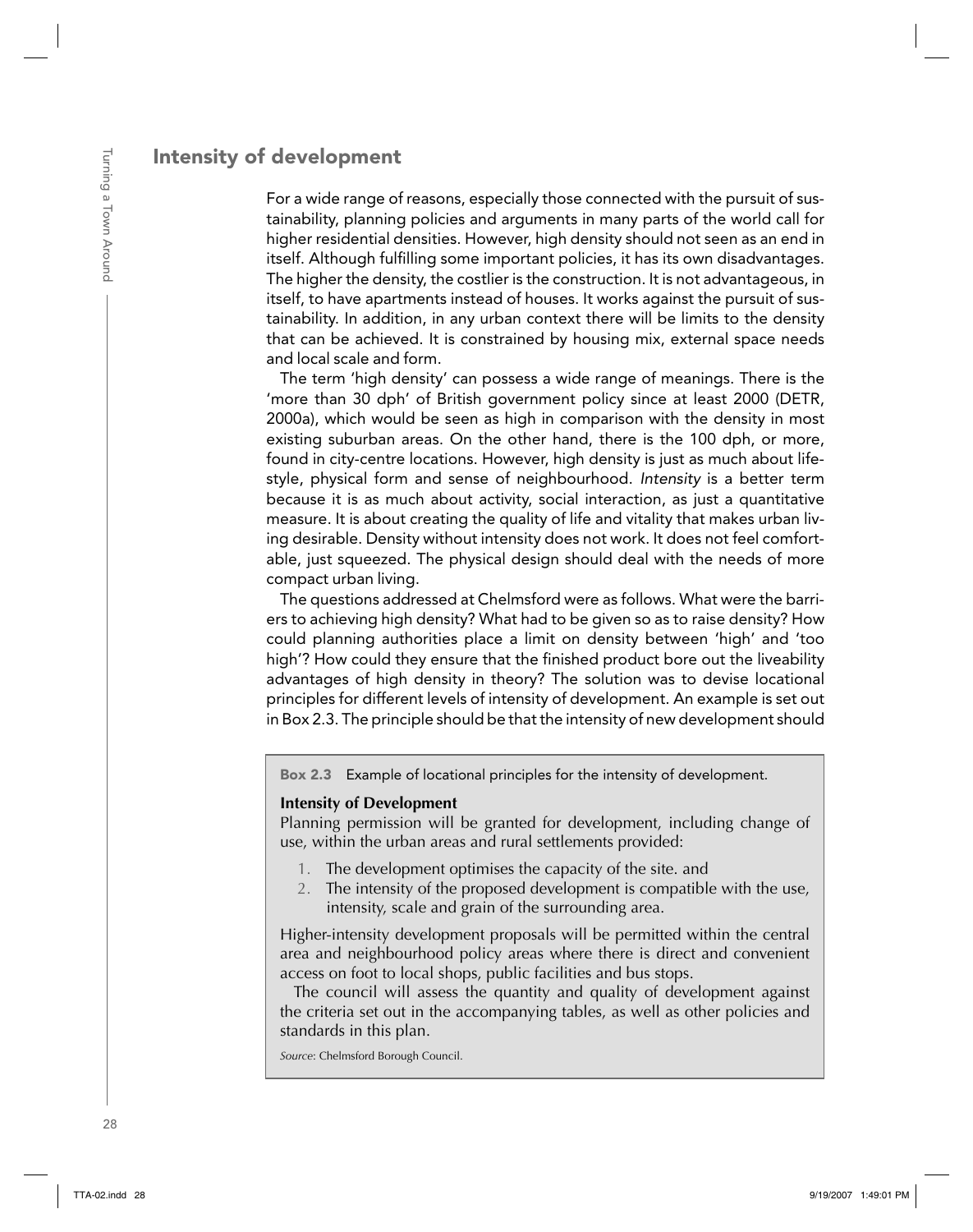|                  | Higher intensity                              |                                                               |                                                     | Lower intensity                  |
|------------------|-----------------------------------------------|---------------------------------------------------------------|-----------------------------------------------------|----------------------------------|
|                  | Level 1                                       | Level <sub>2</sub>                                            | Level 3                                             | Level 4                          |
| Form             | Continuous frontage                           | Continuous frontage                                           | Mainly continuous frontage                          | Landscape dominates buildings    |
| Mix              | Flats and commercial                          | More flats than houses                                        | More houses than flats                              | Houses only                      |
| Height           | 57<br>Above four storey                       | Up to four storeys                                            | Up to three storeys                                 | Up to two storeys                |
| Parking quantity | Less than one parking space<br>per unit       | Approximately one parking space<br>per unit                   | Above one parking space<br>per unit                 | Above one parking space per unit |
| Parking design   | Underground, undercroft<br>parking, car clubs | Undercroft, decked-over parking,<br>parking courts, car clubs | Parking squares and courts, on<br>curtilage parking | On-plot parking                  |
| Private space    | Balconies and shared garden                   | Balconies and shared garden                                   | Individual and shared gardens                       | Individual gardens               |
| Local open space | Urban squares                                 | Urban squares                                                 | Parks contained by buildings                        | Parks with rural character       |
| Density          | Above 100 dph                                 | 40-100 dph                                                    | Above 30 dph                                        | Less than 30 dph                 |
|                  |                                               |                                                               |                                                     |                                  |

Table 2.3 Character areas representing levels of intensity of development. **Table 2.3** Character areas representing levels of intensity of development.

Source: Chelmsford Borough Council. *Source*: Chelmsford Borough Council.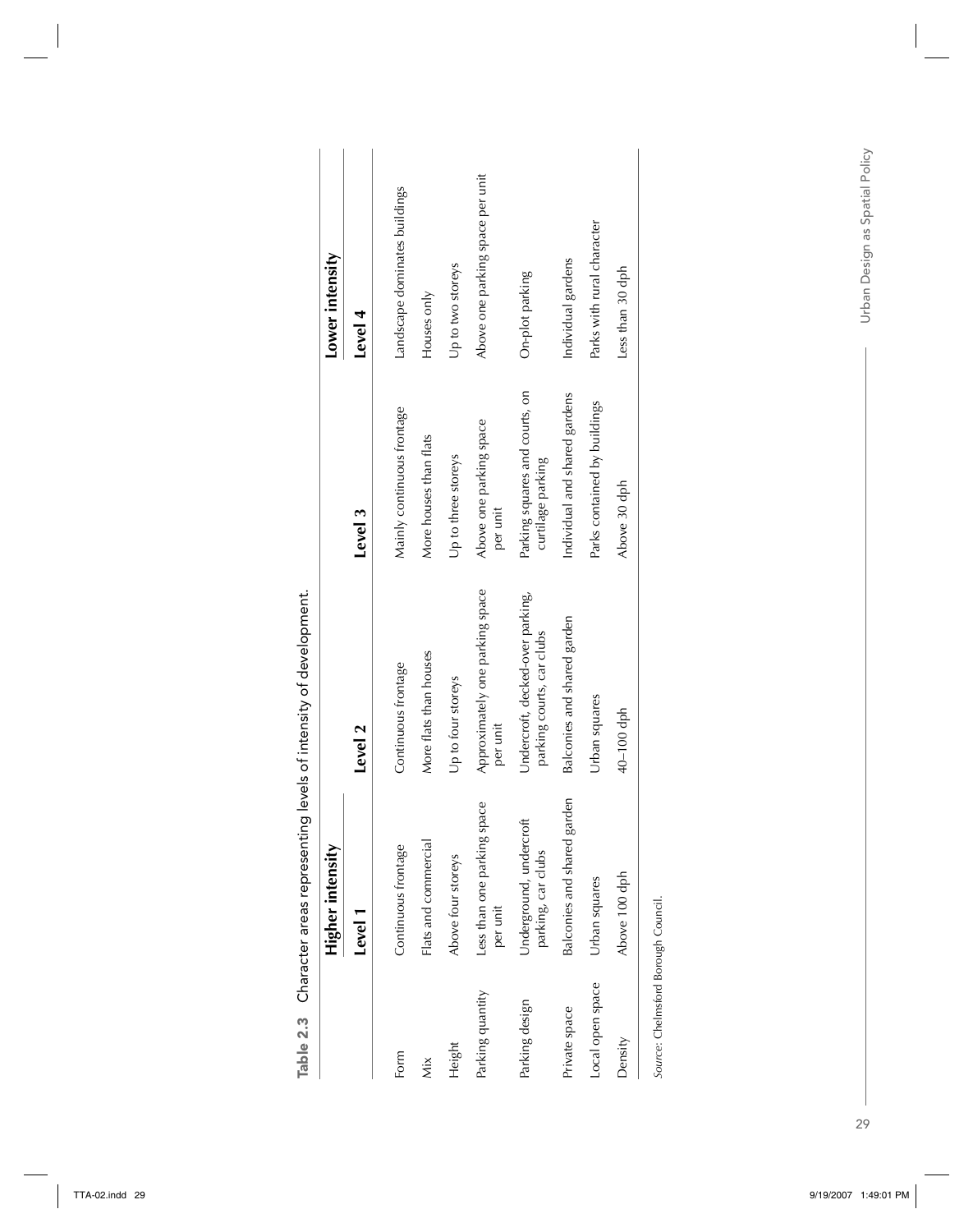reflect the existing surroundings except where high intensity can be justified, normally because of a high degree of accessibility.

It follows from this treatment of density issues that a plan should link through to more detailed physical design not just by specifying the location of more intensive development but also by giving guidance on the physical nature of the different levels of intensity that should be permitted in different locations. The first step was the identification of character areas, where the intensity of development was made explicit through three-dimensional physical parameters. These formed a typology that could be used to structure the locational aspects of two-dimensional spatial policy, as shown by Table 2.3. The physical implications for different levels of intensity of development for use in the development plan were made explicit by the matrix shown in Table 2.4. The central area was defined as land within 800 m of railway station or the town centre. Neighbourhood policy areas were identified within the plan.

### **Mix of uses**

The objectives set out in Table 2.2 and Box 2.1 make it clear that the spatial policy should explicitly encourage mixed-use development. A plan should not generally zone land for single uses, but outside certain special areas, should assume a use that will be permitted if it satisfies the other policies of the plan. In the suburbs, housing will clearly predominate, but there will be other supporting uses if appropriate. Their appropriateness will be determined by the other design criteria. However, within centres, a mix of uses should be actively sought in all locations. An example of a set of policies for promoting such development is shown in Box 2.4. As with intensity, the policy should not stop there but go on to show expectations for the mix of uses in the central area, neighbourhood policy areas, the rest of the urban areas and defined settlements by means of the matrix shown by Table 2.5.

Within the general mixed-use policy areas, there will still be a need to exercise some control over the mix of type of shops in order to secure economic vitality, a proper service to the public and quality of the public realm. Clearly, though, two-dimensional land-use zoning, with areas designated for primary or secondary shopping, will not do as it cannot handle a mix of uses in three dimensions. Uses of premises above shops should be able to vary, being, say, retail, residential or office uses. A policy that controls the nature of the retail frontage to the public realm is therefore necessary. An example of the approach developed at Chelmsford is shown in Box 2.5. A distinction was made between primary and support retail frontages primarily to control the proportions of refreshment and financial services uses. The primary and support retail frontages can be shown on a proposals map by different coloured bands along the frontage of properties, while leaving the predominant notation of the map to indicate mixed-use development. The notation can be extended to show proposed, as well as existing, retail frontages.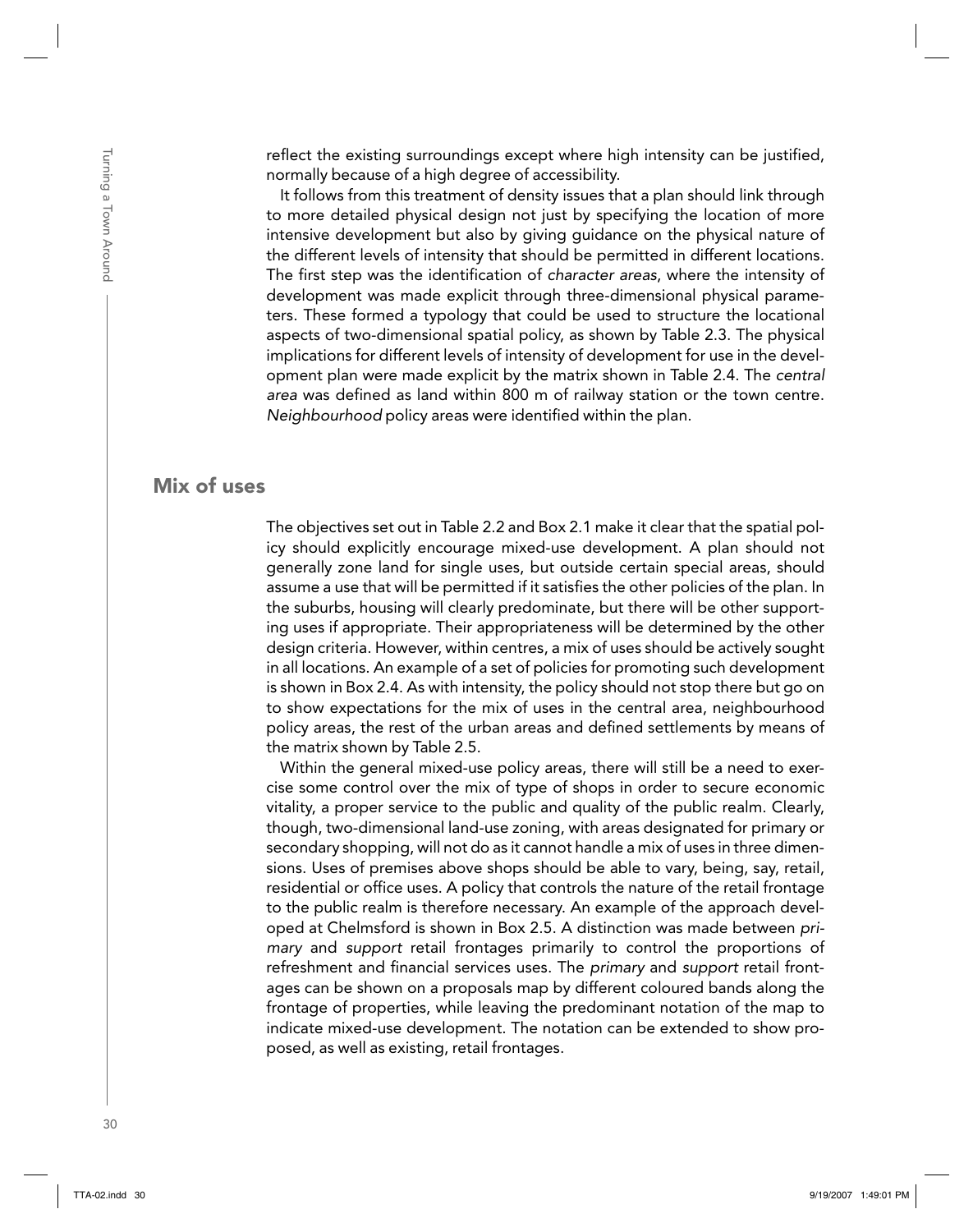|                                                | Central area                                                                                     | Neighbourhood<br>policy areas                                                                    | Rest of the urban area                                                                                                                                                                      | Rural settlements                                                                                                                                                                                    |
|------------------------------------------------|--------------------------------------------------------------------------------------------------|--------------------------------------------------------------------------------------------------|---------------------------------------------------------------------------------------------------------------------------------------------------------------------------------------------|------------------------------------------------------------------------------------------------------------------------------------------------------------------------------------------------------|
|                                                | Quantity of development within a site, determining the intensity of development                  |                                                                                                  |                                                                                                                                                                                             |                                                                                                                                                                                                      |
| Density range (dph)                            | 40-60                                                                                            | $30 - 60$                                                                                        | 30-40                                                                                                                                                                                       | $30 - 40$                                                                                                                                                                                            |
| Minimum plot ratio                             | 1.5:1                                                                                            | 1.5:1                                                                                            | $\Xi$                                                                                                                                                                                       | None                                                                                                                                                                                                 |
| Height                                         | 6 storeys<br>Between 3 and                                                                       | Between 3 and 4 storeys                                                                          | Between 2 and 4 storeys                                                                                                                                                                     | Between 2 and 3 storeys                                                                                                                                                                              |
| Maximum vehicle<br>parking                     | varies according to type of<br>parking<br>1 space per dwelling<br>Non-residential<br>development | varies according to type<br>Non-residential parking<br>1.5 spaces per dwelling<br>of development | Non-residential parking varies according<br>1 space per 1-2 bed dwelling;<br>3 spaces per 4+ bed dwelling<br>2 spaces per 3 bed dwelling;<br>to type of development                         | varies according to type<br>Non-residential parking<br>1 space per 1-2 bed<br>3 spaces per 4+ bed<br>2 spaces per 3 bed<br>of development<br>dwellings<br>dwelling;<br>dwelling:                     |
| Public open space                              | Open space requirements can<br>be partly met by commuted<br>provision<br>sums in lieu of         | commuted sums in lieu of<br>Open space requirements<br>can be partly met by<br>provision         | dwelling strategic, open space. Strategic<br>open space requirements can be met by<br>47 m <sup>2</sup> per dwelling local, and 25 m <sup>2</sup> per<br>commuted sums in lieu of provision | requirements can be met<br>47 m <sup>2</sup> per dwelling local,<br>and 25 m <sup>2</sup> per dwelling<br>by commuted sums in<br>strategic, open space.<br>Strategic open space<br>lieu of provision |
| space (see also<br>Private amenity<br>Box 2.9) | Maximum standards will<br>Exclusive private area<br>minimum<br>apply                             | Maximum standards will<br>Exclusive private area<br>minimum<br>apply                             | Minimum standards with special case<br>exceptions                                                                                                                                           | Minimum standards with<br>special case exceptions                                                                                                                                                    |
|                                                |                                                                                                  |                                                                                                  |                                                                                                                                                                                             | (Continued)                                                                                                                                                                                          |

Table 2.4 Physical implications of intensity of development. **Table 2.4** Physical implications of intensity of development.

Urban Design as Spatial Policy Urban Design as Spatial Policy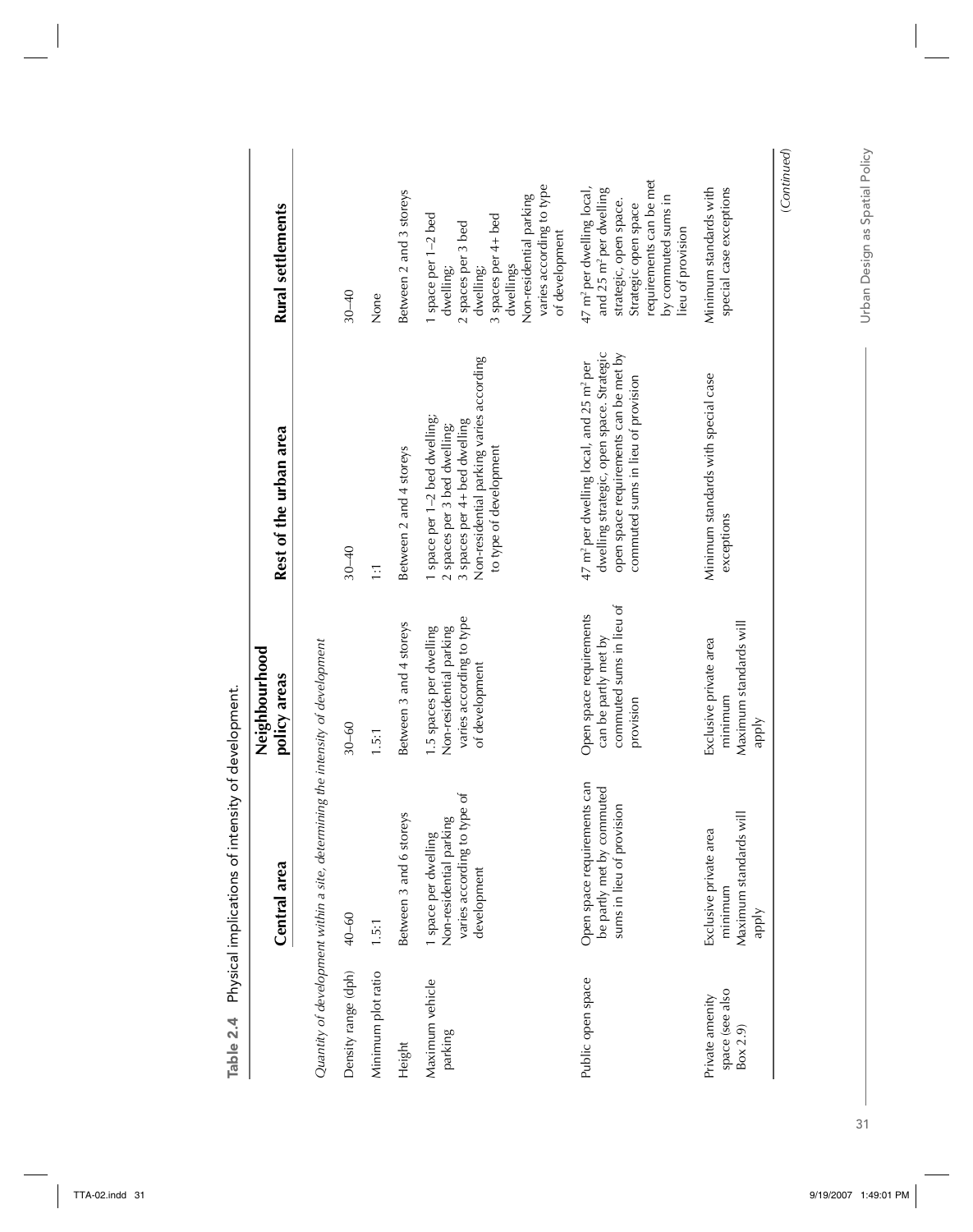| t  |  |
|----|--|
|    |  |
| മ  |  |
|    |  |
|    |  |
|    |  |
|    |  |
| ۰  |  |
|    |  |
|    |  |
|    |  |
| ×. |  |
|    |  |

Table 2.4 (Continued) **Table 2.4** (Continued)

|                   | Central area                                                                         | Neighbourhood policy<br>areas                                                                                                                                                    | Rest of the urban area                                                                                                                                        | Rural settlements                                                                     |
|-------------------|--------------------------------------------------------------------------------------|----------------------------------------------------------------------------------------------------------------------------------------------------------------------------------|---------------------------------------------------------------------------------------------------------------------------------------------------------------|---------------------------------------------------------------------------------------|
|                   | Quality of development within a site, determining the intensity of development       |                                                                                                                                                                                  |                                                                                                                                                               |                                                                                       |
| <b>Built form</b> | Continuous frontage defining<br>Minimal private front space<br>public realm spaces   | Continuous frontage defin-<br>with hidden parking and<br>ing public realm spaces<br>Small front private space<br>ings on street frontages<br>Non-residential build-<br>servicing | ages with hidden parking and servicing<br>Non-residential buildings on street front-<br>Continuous, linked or clustered frontage<br>Small front private space | Small front private space or<br>Continuous, linked or<br>clustered frontage<br>garden |
| Public space form | Urban open spaces, such as<br>squares and pocket parks                               | Urban open spaces, such<br>as squares and pocket<br>parks                                                                                                                        | Gardens, squares, playing fields                                                                                                                              | Greens                                                                                |
| Private space     | Gardens, patios, balconies,<br>shared courtyards                                     | Gardens, patios, balconies,<br>shared courtyards                                                                                                                                 | Gardens, shared courtyards                                                                                                                                    | Gardens                                                                               |
| Parking format    | rear parking courts, parking<br>Underground, undercroft,<br>streets, parking squares | parking streets, parking<br>Rear parking courts,<br>squares                                                                                                                      | On-curtilage, rear parking courts, parking<br>streets, parking squares                                                                                        | On-curtilage, rear parking<br>courts, parking streets,<br>parking squares             |
|                   |                                                                                      |                                                                                                                                                                                  |                                                                                                                                                               |                                                                                       |

Source: Chelmsford Borough Council. *Source*: Chelmsford Borough Council.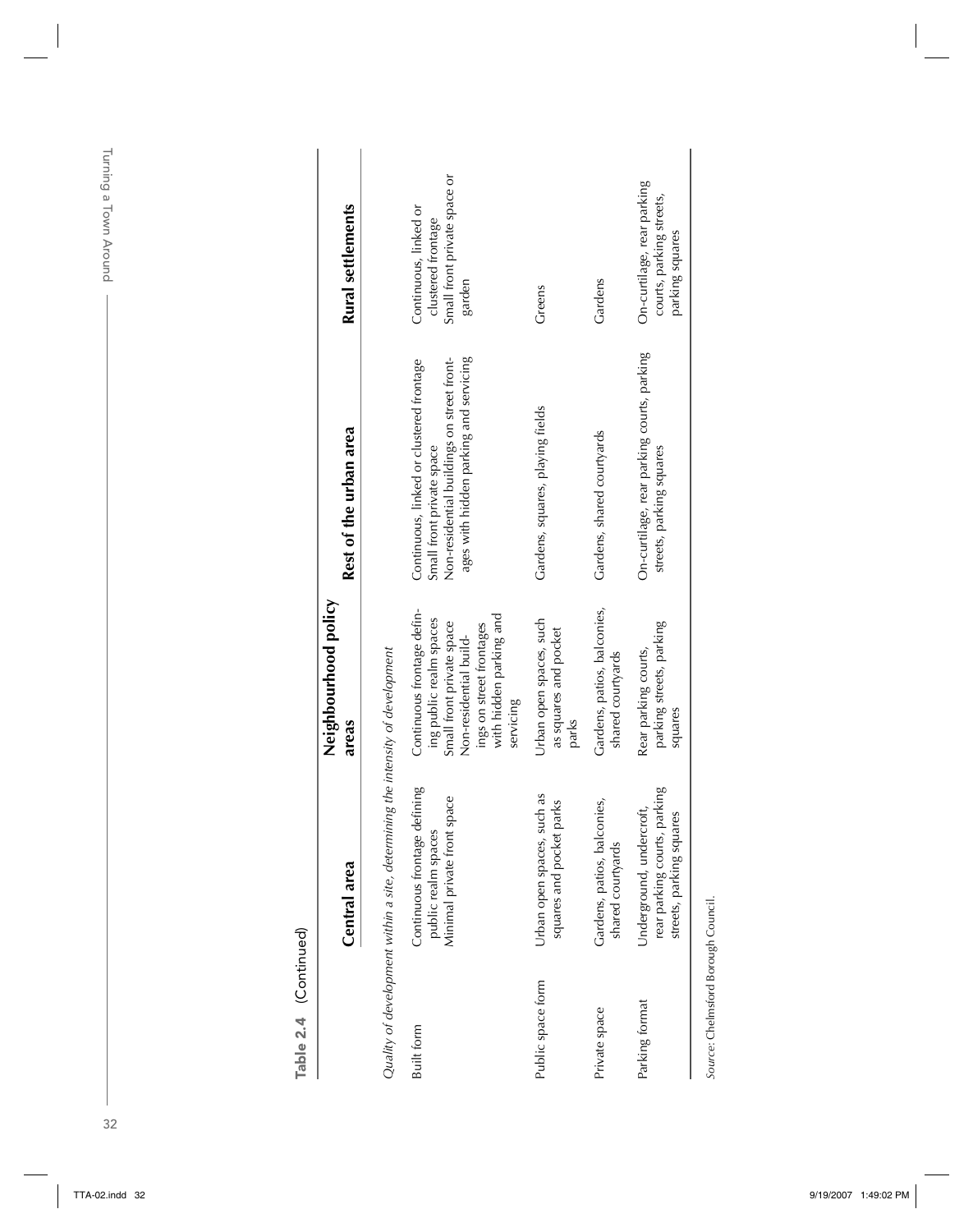**Box 2.4** Example of policies on mixed-use development.

#### **Promoting Mixed-Use Development**

Within the central areas within the neighbourhood policy areas, and on appropriate sites within the rural settlements, the council will encourage a mix of complementary and compatible uses in development proposals.

Within the central area and the neighbourhood policy areas the council will

- 1. Seek to protect existing mixed-use character and will normally refuse permission for single-use proposals replacing multiple uses or where the lack of a mix of uses would undermine the character and function of the area.
- 2. Seek the inclusion of non-residential accommodation in major redevelopment proposals for residential development.
- 3. Seek the inclusion of residential accommodation in major redevelopment proposals for non-residential development.
- 4. Encourage non-residential use within the ground floor frontage of proposed residential development, on streets with an existing predominantly non-residential character.
- 5. Permit changes of use to residential in upper floors of existing premises, except where it would result in the loss of an arts, community or leisure use.

Within the rest of the urban areas and within the rural settlements, the council will

- 1. Seek, in major residential developments, the inclusion of appropriate non-residential accommodation for shops, services, community facilities or workspace, located to serve the needs of the enlarged neighbourhood as a whole.
- 2. Permit non-residential development provided it does not prejudice the amenity, function or character of the area.

*Source*: Chelmsford Borough Council.

## **Biodiversity**

The objectives set out in Table 2.2 and Box 2.1 also make it clear that the spatial policy should explicitly encourage biodiversity as a general characteristic of development and protect it on sites in addition to those with special protective designations. An example of such a policy for protecting and enhancing biodiversity devised at Chelmsford is shown in Box 2.6.

## **Design principles and standards**

A development plan should make clear how the spatial policies find their expression in more detailed design principles. A set devised at Chelmsford is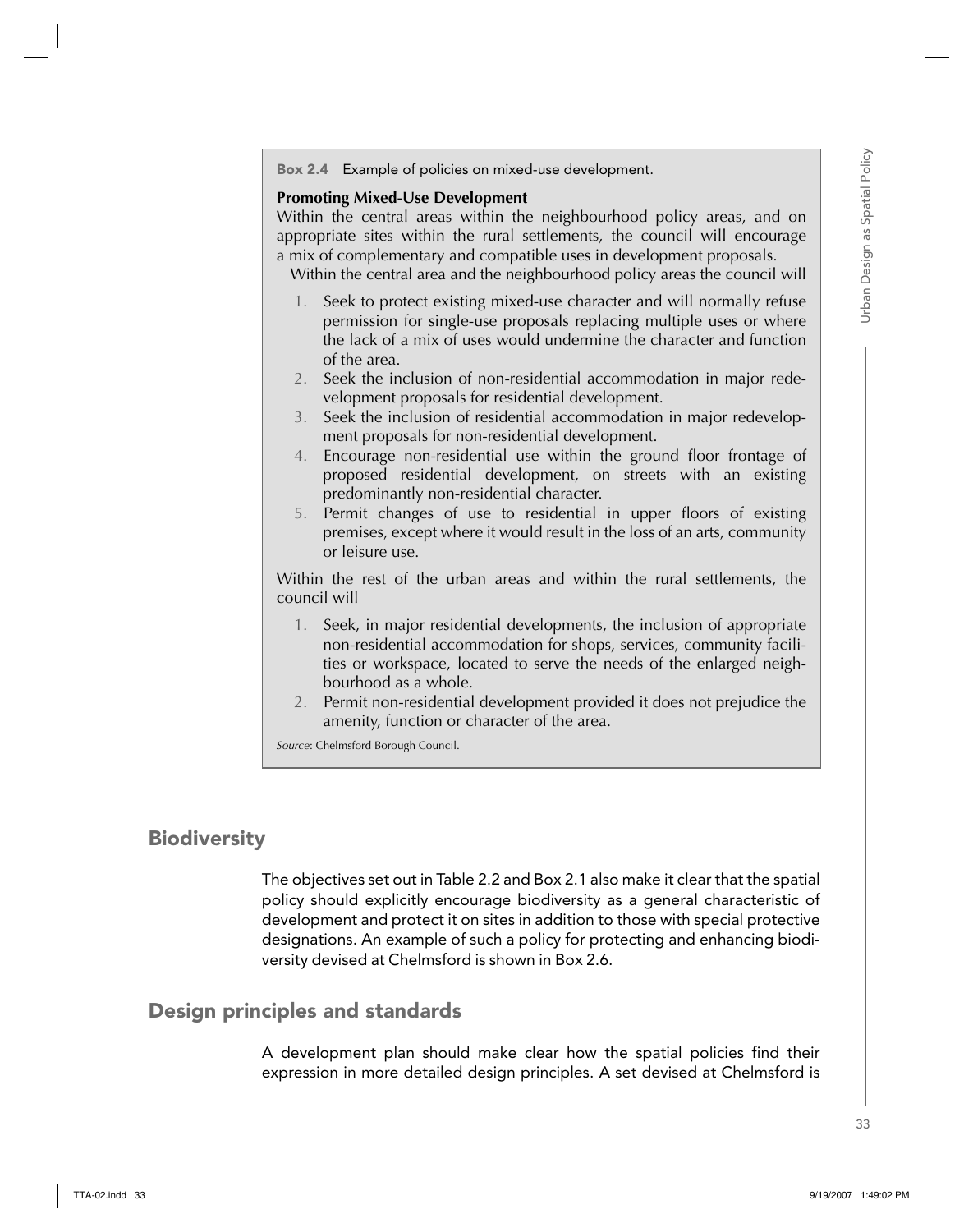| t              |  |
|----------------|--|
| $\Omega$<br>í. |  |
|                |  |
| ۱              |  |
|                |  |
| Ξ              |  |
|                |  |
|                |  |
|                |  |
|                |  |
|                |  |
|                |  |
|                |  |
|                |  |
|                |  |
|                |  |

Table 2.5 Physical expectations for mixed-use development. **Table 2.5** Physical expectations for mixed-use development.

**Expectations for mixed-use development in different locations**

Expectations for mixed-use development in different locations

|                              | Central area                                                                                     |                                                                                                                                       | Neighbourhood<br>policy areas                                                                                                       | Rest of the urban area and rural settlements                                            |                                                           |  |
|------------------------------|--------------------------------------------------------------------------------------------------|---------------------------------------------------------------------------------------------------------------------------------------|-------------------------------------------------------------------------------------------------------------------------------------|-----------------------------------------------------------------------------------------|-----------------------------------------------------------|--|
| Location                     | Areas within close<br>proximity to<br>public transport<br>and major public<br>facilities         | Areas within 800 m walk-<br>ing-distance of major<br>public transport and<br>central facilities                                       | stops to the town<br>facilities and bus<br>centres in close<br>Neighbourhood<br>proximity to<br>local shops,<br>community<br>centre | bourhood centre and bus routes<br>Areas within 800 m of a neigh-<br>to town centre      | Areas without convenient<br>access to local services      |  |
| Typical range<br>of activity | leisure/retail/hotel<br>arge, medium and<br>small workplaces<br>Vixed tenure<br>housing<br>Major | Large, medium and small<br>Small to medium retail<br>Mixed tenure housing<br>Community facilities<br>workplaces<br>Education<br>units | Small to medium<br>Small to medium<br>Mixed tenure<br>workplaces<br>retail units<br>Community<br>facilities<br>housing              | Small to medium workplaces<br>Mixed tenure housing<br>Community facilities<br>Education | Mixed tenure housing<br>Community facilities<br>Education |  |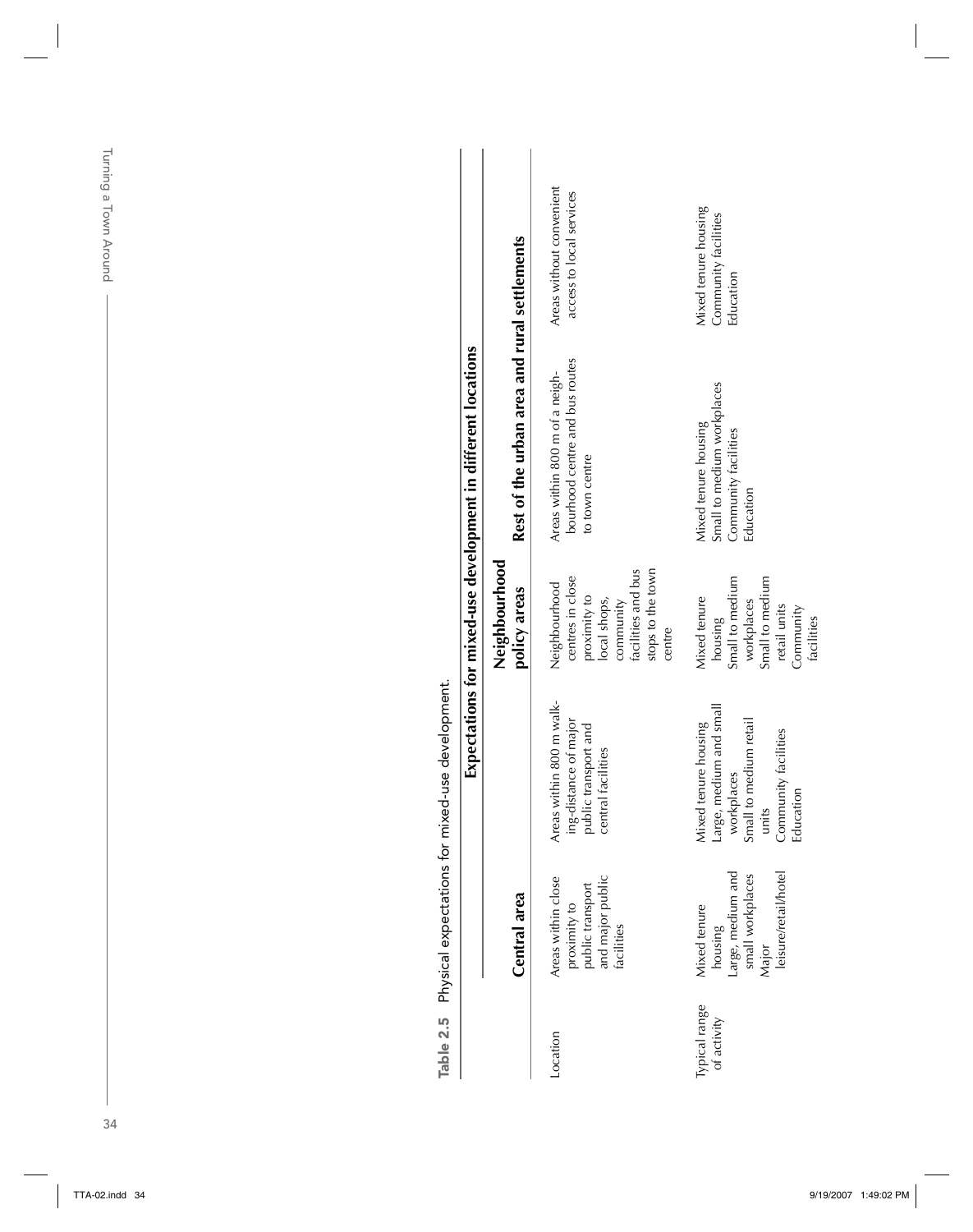| Mixed-use<br>form                 | Mainly vertical mix<br>within schemes.<br>accommodation<br>accommodation<br>throughout area<br>non-residential<br>kich variety of<br>Virtually all<br>ground floor                                                                        | Service uses concentrated<br>workspace and residen-<br>Mainly horizontal mix of<br>Close linkages between<br>at key street frontages<br>tial components<br>workplaces and<br>residential                                                                                                     | accommodation<br>within schemes<br>non-residential<br>ground floor<br>vertical mix<br>Virtually all<br>Mainly                                                                                                                                   | and community facilities within<br>Mainly single-use employment<br>residential area                                                                                                                                                                                                                                                                                                  | facilities within residential<br>Industrial and warehousing<br>Mainly single-use employ-<br>ment and community<br>units separate from<br>residential areas<br>area                                                                                                                                                         |
|-----------------------------------|-------------------------------------------------------------------------------------------------------------------------------------------------------------------------------------------------------------------------------------------|----------------------------------------------------------------------------------------------------------------------------------------------------------------------------------------------------------------------------------------------------------------------------------------------|-------------------------------------------------------------------------------------------------------------------------------------------------------------------------------------------------------------------------------------------------|--------------------------------------------------------------------------------------------------------------------------------------------------------------------------------------------------------------------------------------------------------------------------------------------------------------------------------------------------------------------------------------|----------------------------------------------------------------------------------------------------------------------------------------------------------------------------------------------------------------------------------------------------------------------------------------------------------------------------|
| objectives<br>Mixed-use<br>policy | especially retail,<br>culture and leisure<br>tial in upper floors<br>Ground floor<br>romote mixed-use<br>incourage residen-<br>Street level vitality<br>non-residential<br>in all schemes<br>Protect existing<br>mixed-use,<br>and safety | Non-residential element in<br>A significant proportion of<br>non-residential schemes<br>Define focal locations for<br>Large developments to<br>shops and services to<br>Residential element in<br>residential schemes<br>include community<br>serve the locality<br>workplaces<br>facilities | local community<br>Street level vitality<br>dential in upper<br>non-residential<br>use, especially<br>Promote mixed-<br>Encourage resi-<br>Protect mixed-<br><b>Ground floor</b><br>and safety<br>use in all<br>schemes<br>facilities<br>floors | Strengthen viability of the nearest<br>and services to serve the neigh-<br>Uses compatible with residential<br>Residential element in non-resi-<br>Define focal locations for shops<br>Non-residential element in resi-<br>Large developments to include<br>new neighbourhood centre<br>neighbourhood centre<br>bourhood as a whole<br>dential schemes<br>dential schemes<br>amenity | shops and services to serve<br>Residential element in non-<br>Non-residential element in<br>Uses compatible with resi-<br>Define focal locations for<br>include new neighbour-<br>the neighbourhood as a<br>Large developments to<br>residential schemes<br>residential schemes<br>dential amenity<br>hood centre<br>whole |

Source: Chelmsford Borough Council. *Source*: Chelmsford Borough Council.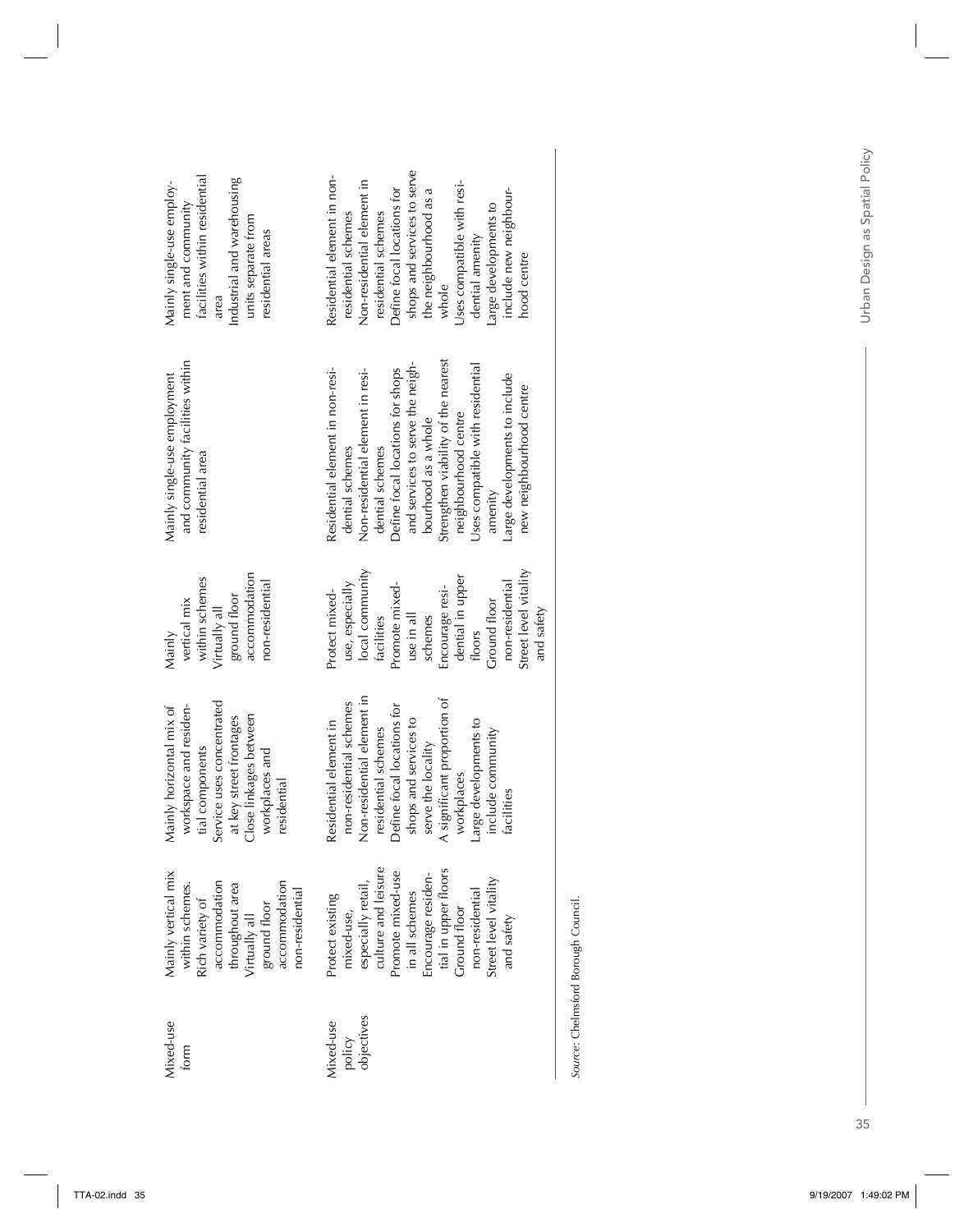**Box 2.5** Example of policies on retail frontages.

#### **Primary Retail Frontages**

Within the primary retail frontages and the new retail frontages defined on the proposals map, the change of use of ground floor retail units to refreshment and financial services uses will only be permitted if the town centre's balance of retail vitality and viability is not likely to be significantly harmed and if all of the following criteria are met:

- 1. The proportion of refreshment and financial services does not rise above 25%.
- 2. The number, frontage lengths and distribution of refreshment and financial services uses in the frontage do not create an over concentration of uses detracting from its established retail character.
- 3. The proposed use will provide a direct service to visiting members of the general public and generate sufficient morning, and afternoon and evening pedestrian activity to avoid creating an area of relative inactivity in the shopping frontages.
- 4. The subdivision of any unit should not create small 'token' retail units.
- 5. The proposal does not prejudice the effective use of upper floors retaining any existing separate access to upper floors.
- 6. The proposal will retain or provide a shop front with a display function and entrances that relate well to the design of the host building and to the street scene and its setting, in terms of its materials, form and proportion.

#### **Retail Support Frontages**

Within the retail support frontages and the new retail frontages defined on the proposals map, the change of use of ground floor retail units to refreshment and financial services uses will only be permitted if all the following criteria are met:

- 1. The proportion of refreshment and financial services units does not rise above 40%.
- 2. A continuous frontage of 20m or more refreshment and financial services units is not created.
- 3. The number, frontage lengths and distribution of refreshment and financial services uses in the frontage do not create an over concentration of uses detracting from its established character.
- 4. The subdivision of any unit should not create small 'token' retail units.
- 5. The proposal does not prejudice the effective use of upper floors retaining any existing separate access to upper floors.
- 6. The proposal will retain or provide a shop front with a display function and entrances that relate well to the design of the host building and to the street scene and its setting, in terms of its materials, form and proportion.

*Source*: Chelmsford Borough Council.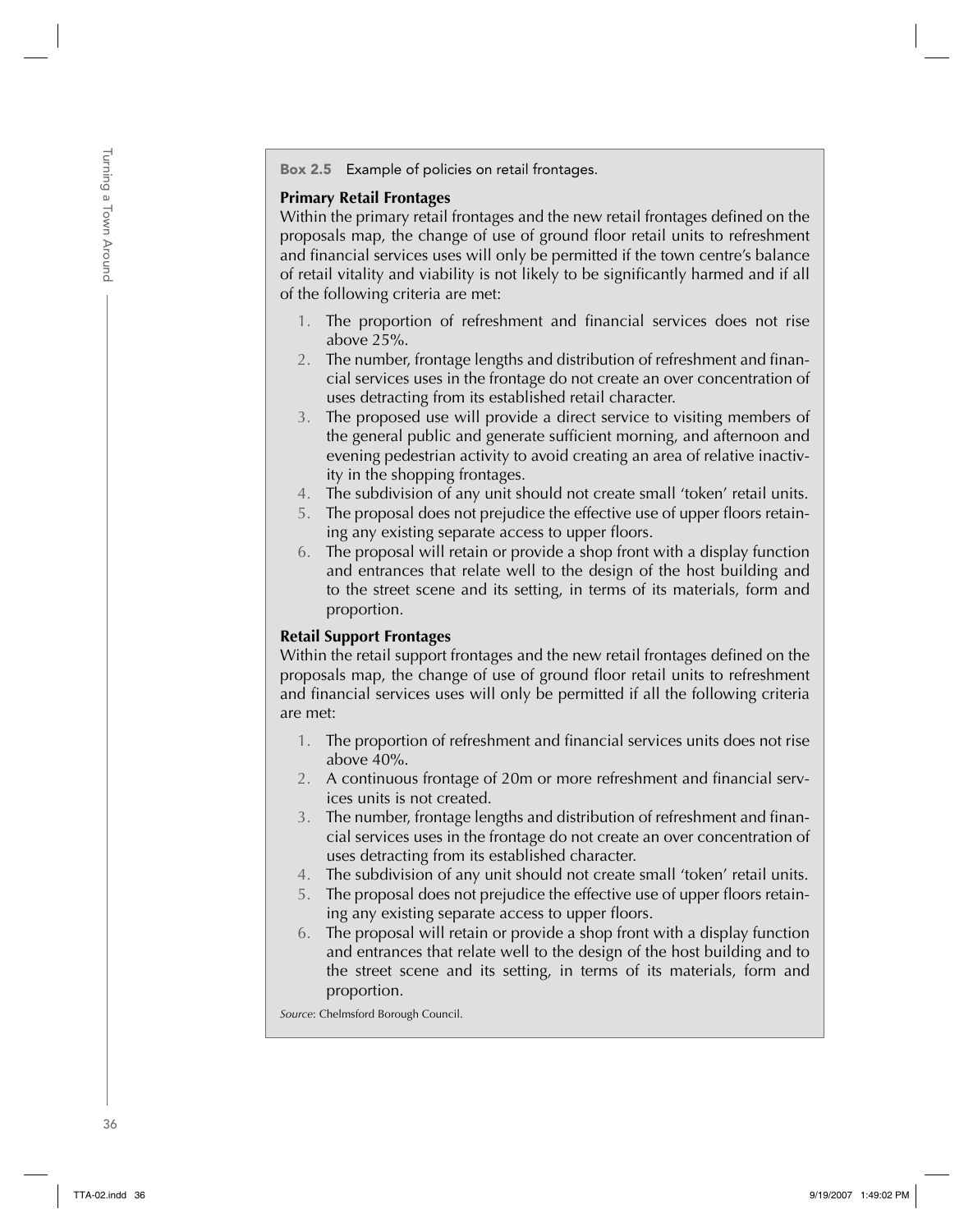**Box 2.6** Example of policies on biodiversity.

#### **Protection of Open Land**

Within the urban area, development proposals on land that has not been previously developed will be refused unless

- 1. The development is reasonably required and ancillary to the function of that land for its existing use.
- 2. It can be demonstrated that alternative and improved provision will be supplied in an appropriate location.

#### **Protecting Biodiversity within Areas Designated as Having Nature Conservation or Other Scientific Value**

The council will promote and secure the enhancement of biodiversity throughout the plan area. Within areas shown on the proposals map as important for their nature conservation or other scientific value, permission will be refused for development that would have a material adverse effect on the ecological, scientific, geological or other value of the area designated.

The weight to be attached to the harm causing adverse effect will increase with the importance of the designation. Where appropriate, conditions will be imposed or planning obligations sought to protect and enhance the nature conservation interest of the site and to provide appropriate compensatory measures and site management.

#### **Protecting Existing Biodiversity on Non-Designated Sites**

Features of nature conservation interest present on a site which has no formal designation will justify the refusal of planning permission where

- 1. The development will harm the features.
- 2. The features cannot be satisfactorily transferred to another location.

Where appropriate, conditions or planning obligations may be sought to protect and enhance the nature conservation interest of the site and to provide appropriate compensatory measures and site management.

*Source*: Chelmsford Borough Council.

set out in Box 2.7. Their overall intention should be to ensure that the development creates a sense of place, respects its context and meets functional needs. Appendices to a plan can be used to handle more detailed standards. Of particular interest here is the handling of garden size. An example from Chelmsford is set out in Table 2.6. Different approaches were set out for the central areas and the rest of the urban areas. In the central areas, as high densities were required, the scale of the provision was modest but, nevertheless, minimum levels of private open space for dwellings were required, as, for example, by provision of large balconies for flats. (A physical manifestation of this policy can be seen at Lockside Marina, described in Chapter 7, page 161.) For the rest of the urban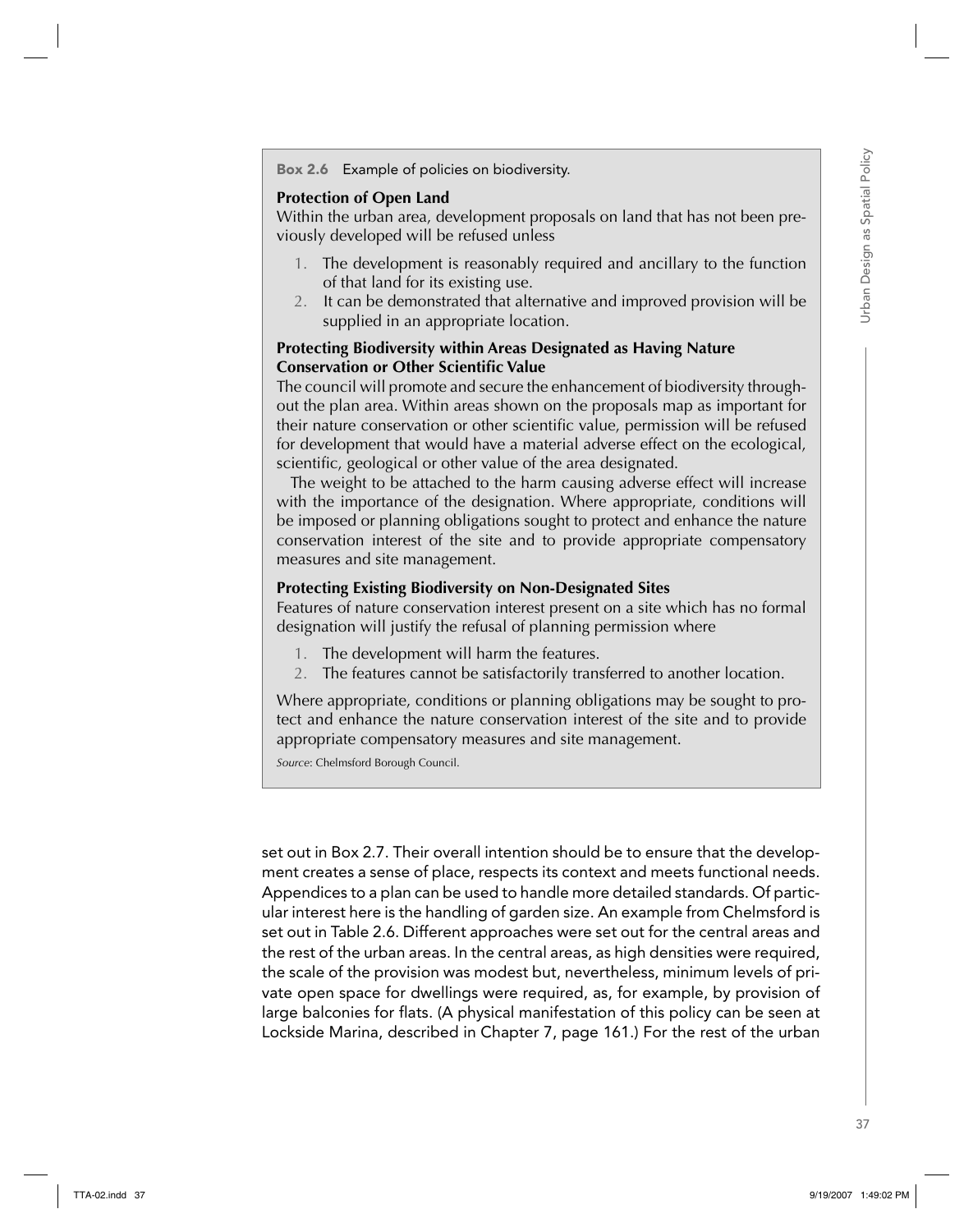**Box 2.7** Example of policies setting out design principles.

#### **Designing Development to Relate to its Context**

All new and extended buildings should relate to their setting to strengthen, enhance or protect local character. Planning permission will be granted provided

- 1. New development is well connected to and integrated with the wider settlement.
- 2. The siting, massing and design of proposed development makes an appropriate visual relationship with the form, grain, scale, materials and details of the surrounding area.
- 3. Building design is specific to the site and its context, respecting while not necessarily replicating local characteristics and consistent within its own chosen style.
- 4. Proposed development on sites with a high public visibility enhances the image and perception of the area.
- 5. Development proposals meet relevant design area objectives set out in Supplementary Planning Guidance.

#### **Creating Successful New Places**

Development proposals containing one or more new buildings should be designed to create a successful living and working environment and high quality public spaces. Planning permission will be granted provided

- 1. Building blocks, routes and spaces are clearly inter-related.
- 2. All functions are integrated into the physical form.
- 3. The development layout shows the way for pedestrians to move through without obstruction.
- 4. Public spaces are clearly distinguished from private areas.
- 5. Individual buildings are seen as part of a group creating a sense of enclosure.
- 6. Building frontages define streets, squares and green spaces; whether reinforcing an existing space or forming a wholly new space.
- 7. Building fronts are active with entrances and windows next to public streets and spaces.
- 8. Vehicle parking and servicing are placed away from street fronts.
- 9. Outdoor spaces are usable, safe and pleasant.
- 10. Threats of crime, insecurity or neglect are designed out.
- 11. Adverse micro-climate effects are avoided.

#### **Existing Site Features**

All development proposals must take account of the physical circumstances of the site and its edges. Planning permission will be granted provided

- 1. The layout of buildings and spaces within the site addresses the constraints and opportunities of the site and its boundary conditions.
- 2. Existing site features of natural, functional, historic or local character value, existing routes through the site and views in and out are retained and incorporated into a development proposal where there will be a public or environmental benefit to the local area.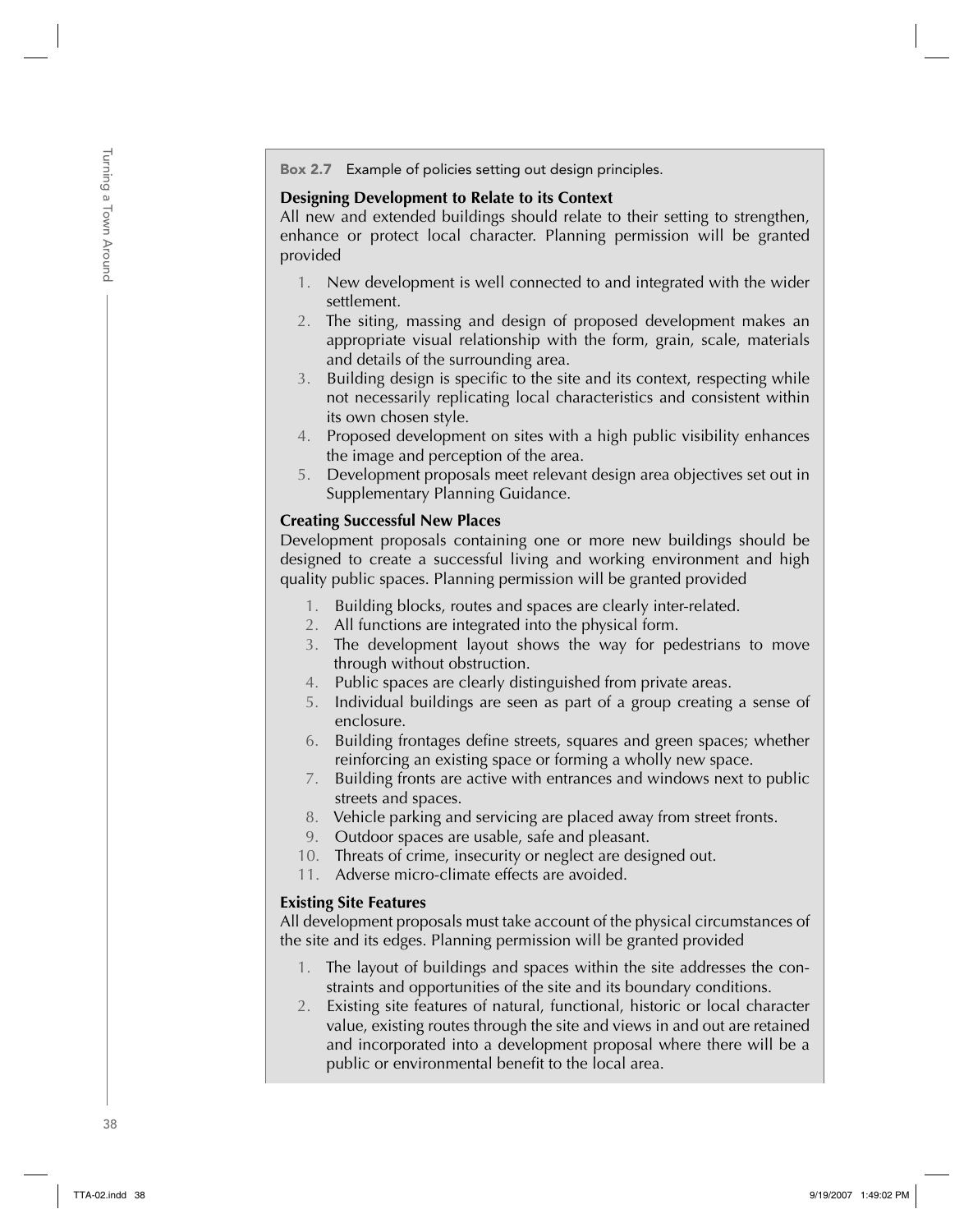#### **Siting of Development to Meet Functional Needs**

Proposed development should be sited to ensure that

- 1. Access to the site is practicable.
- 2. Circulation within the site and location of entrances are planned to reflect the following modal hierarchy: (i) pedestrians, (ii) people with mobility impairment, (iii) cyclists, (iv) public transport users, (v) powered two-wheelers, (vi) commercial business users, (vii) car-borne shoppers and visitors, (viii) car-borne commuters.
- 3. Outdoor needs are properly accommodated, including private amenity space, refuse storage, vehicle servicing and parking.
- 4. Buildings are orientated for satisfactory light, outlook, and privacy.
- 5. The use or amenity of other properties is safeguarded.

#### **Landscape Design**

The council will require that all outdoor spaces are landscape designed as an integral part of a development proposal to enhance the function and character of the spaces and help integrate the development into its surroundings. Planning permission will be granted provided

- 1. The landscape design relates to the function and character of the spaces and surrounding buildings.
- 2. Existing trees, shrubs, hedges and water features of landscape value are incorporated alongside new planting.
- 3. Buildings and paved surfaces are located at a sufficient distance from existing trees and hedges to avoid damage to roots from sub-surface works.
- 4. Boundary treatments are designed as an integral part of the development.
- 5. Paving and street furniture are designed for ease of pedestrian and cycle mobility, pedestrian safety and an uncluttered appearance.

Proposed new planting must be properly established and maintained in the long term. Planning conditions will prohibit the start of development until a maintenance and management schedule for new planting is agreed.

#### **High Buildings**

Planning permission will be granted for buildings higher than the existing surrounding development, unless the proposed building

- 1. Is in an unsuitable location for higher intensity development.
- 2. Interrupts an existing long-range view with specific landscape or built interest.
- 3. Would harm the scale of a townscape.
- 4. Is poorly sited in relation to the surrounding pattern of buildings and spaces.
- 5. Is disproportionately broad or bulky in relation to its height.
- 6. Lacks human scale and active frontages at ground level.
- 7. Has an unsightly skyline.
- 8. Would create an adverse micro-climate.
- 9. Provides insufficient ancillary space and facilities to support the development.

(*Continued*)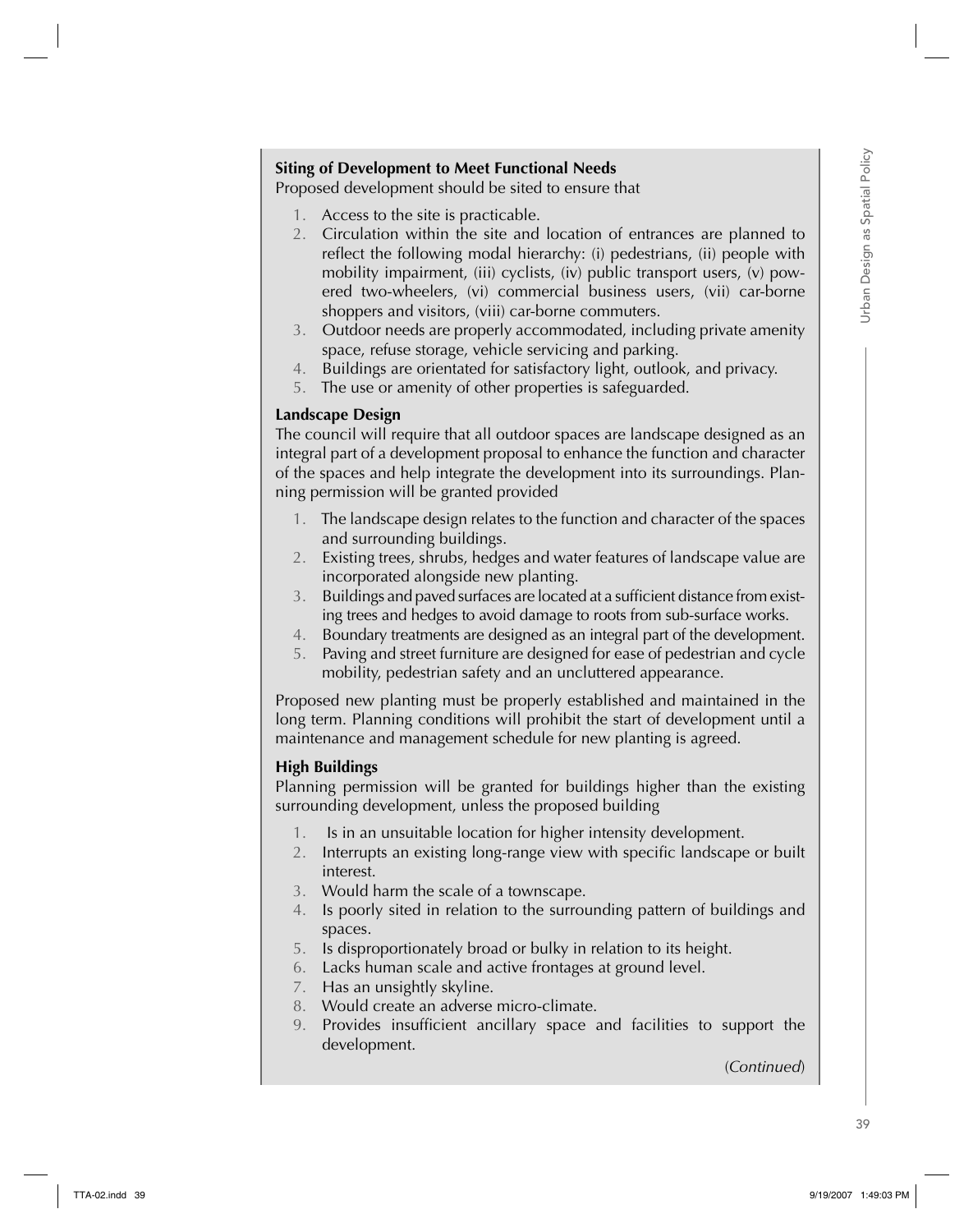#### **Garden Size and Privacy**

All new dwellings will be required to have a high degree of privacy and the use of private garden space appropriate for the type of dwelling and its location. The council will grant permission for development provided it complies with its garden size and privacy criteria.

#### **Design of Large Floorspace Non-Residential Uses**

Large-scale commercial developments must be designed to contribute to the character and identity of the area. Planning permission will be granted provided

- 1. The siting and design of a structure takes proper account of site features and context.
- 2. Building forms directly relate to streets and spaces.
- 3. Car parks and service bays are placed away from the street and landscape designed in relation to the building.
- 4. Building mass and long roof lines are scaled down.
- 5. Entrances, public areas, office accommodation and focal features are provided on key elevations and corners.
- 6. Materials, colours and signs are designed at the same time as the building form.

#### **Design Statements**

For large, complex or sensitive sites, the council will require the submission of an urban design statement containing

- 1. Evidence of a site and context appraisal.
- 2. Identification of constraints and opportunities.
- 3. Design objectives.
- 4. Consideration of urban design options.
- 5. The rationale behind the approach to siting and massing.
- 6. An explanation of proposed elevational and spatial treatments.

*Source*: Chelmsford Borough Council.

areas, where development was not to be so intensive, proper gardens for houses were required.

The setting out of a council's design principles in its development plan can be reinforced by the adoption of a design guide as planning policy, a process described in the following chapter. In Chelmsford's case, the Essex guide (EPOA, 1997), discussed fully in Chapter 3, page 47, did not just cover standards and stylistic matters dealt explicitly with general design principles.

## **Other policies on physical form**

Policies within a development plan should empower a council to specify the mix of sizes of dwellings and regulated the design of extensions to houses.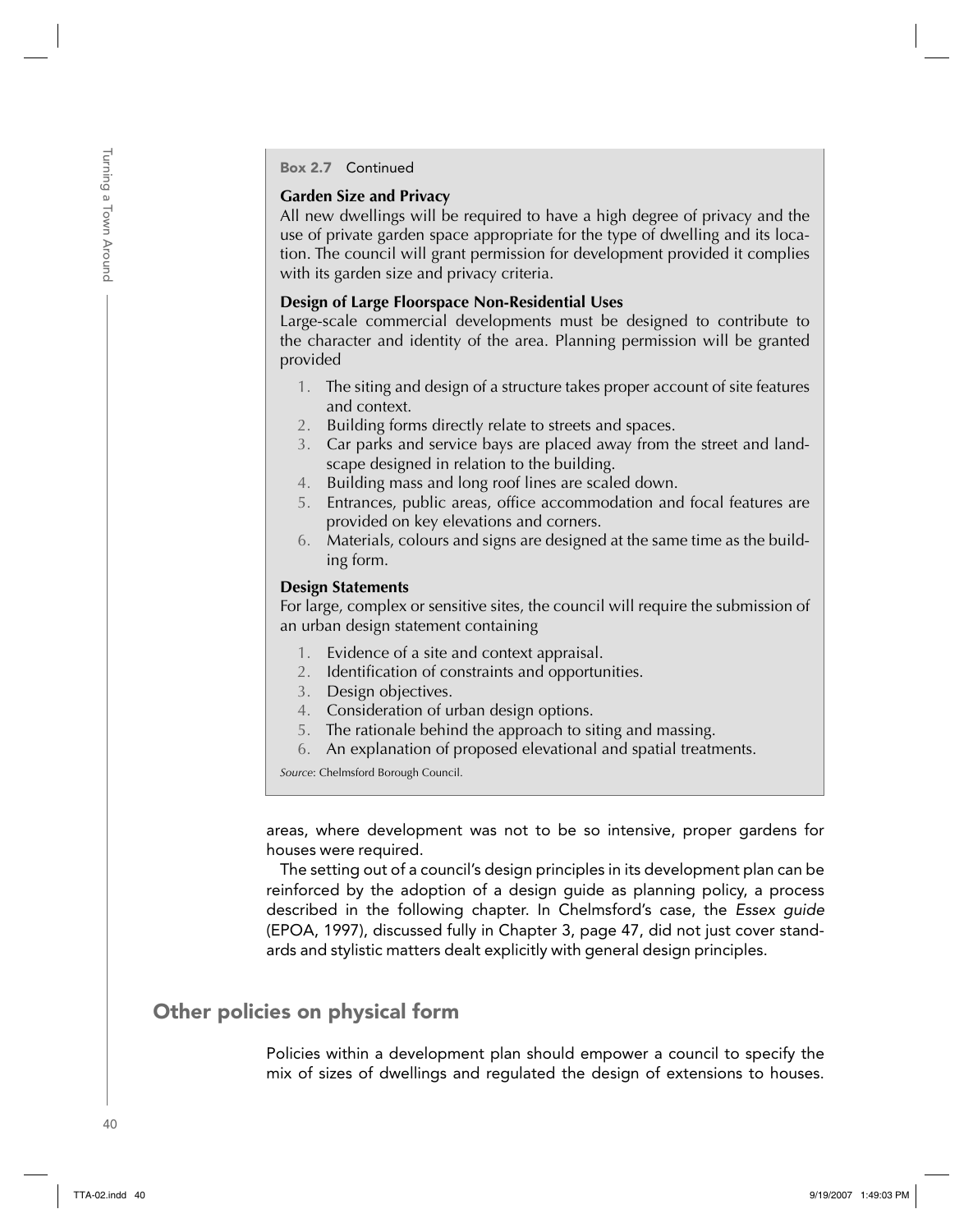#### **Table 2.6** Example of garden size criteria.

|                                          | Central area and neighbour-<br>hood policy areas                                                                                                                                                              | Rest of the urban area and rural<br>settlements                                                                                                                                                                                                                                                                                                                                                                                                                                                                                                                                                                                                                                                                                                                                                                                                      |
|------------------------------------------|---------------------------------------------------------------------------------------------------------------------------------------------------------------------------------------------------------------|------------------------------------------------------------------------------------------------------------------------------------------------------------------------------------------------------------------------------------------------------------------------------------------------------------------------------------------------------------------------------------------------------------------------------------------------------------------------------------------------------------------------------------------------------------------------------------------------------------------------------------------------------------------------------------------------------------------------------------------------------------------------------------------------------------------------------------------------------|
| Houses with<br>gardens                   | Minimum garden size will be<br>dictated by privacy and outlook<br>criteria<br>Maximum size: equal to dwelling<br>floorspace<br>All gardens must include a<br>private zone minimum 10 m <sup>2</sup>           | Minimum size: equal to dwelling<br>floorspace, except for detached houses:<br>minimum size $125 \text{ m}^2$<br>All gardens must include a private zone<br>minimum $10 \text{ m}^2$                                                                                                                                                                                                                                                                                                                                                                                                                                                                                                                                                                                                                                                                  |
| Houses sharing<br>garden space           | A private zone minimum $10 \text{ m}^2$<br>plus minimum $25 \text{ m}^2$ per house<br>shared garden                                                                                                           |                                                                                                                                                                                                                                                                                                                                                                                                                                                                                                                                                                                                                                                                                                                                                                                                                                                      |
| Ground floor<br>flats and<br>maisonettes | Ground level private zone<br>minimum 10 $m^2$ , plus use of a<br>shared private space minimum<br>size $200 \text{ m}^2$                                                                                       | Minimum garden area: equal to dwelling<br>floorspace<br>Ground level gardens must include a<br>private zone minimum $10 \text{ m}^2$                                                                                                                                                                                                                                                                                                                                                                                                                                                                                                                                                                                                                                                                                                                 |
| Upper storey<br>flats                    | Use a shared private space<br>minimum size 200 $m^2$ , and/or a<br>balcony at least 3 m <sup>2</sup>                                                                                                          | Minimum area: equal to dwelling floor-<br>space for each flat, either as dedicated<br>garden, or within a shared garden, minus<br>the size of a balcony multiplied by two                                                                                                                                                                                                                                                                                                                                                                                                                                                                                                                                                                                                                                                                            |
| Special cases                            | space<br>open space can take the place of communal space<br>ger to fulfil that role<br>garden size<br>mercial element, controlled by planning condition<br>assessed with regard to the needs of the occupiers | Where houses adjoin a substantial area of public open space, the accessibility<br>of public open space combined with the better outlook will justify less private<br>Where flats adjoin a substantial area of public open space, accessible public<br>Where buildings perform a clear beneficial role in the layout design, or where<br>infill development restores urban form, gardens may need to be smaller or big-<br>In physically constrained sites where development is desirable in the public<br>interest, the achievement of a safe, attractive public realm will take priority over<br>Live-work units - the garden area should equate to the residential floorspace but<br>the external area may be dual use, perhaps for loading or storage for the com-<br>Sheltered and special needed housing - the quality of private space will be |

*Source*: Chelmsford Borough Council.

Examples are set out in Boxes 2.8 and 2.9. Sporadic and ad hoc back-land development should be controlled and only permitted where a comprehensive design solution can be achieved. An example devised at Chelmsford is shown in Box 2.10.

## **The integration of affordable housing**

One topic where published policy can be very useful in practice is for the provision and integration of affordable housing.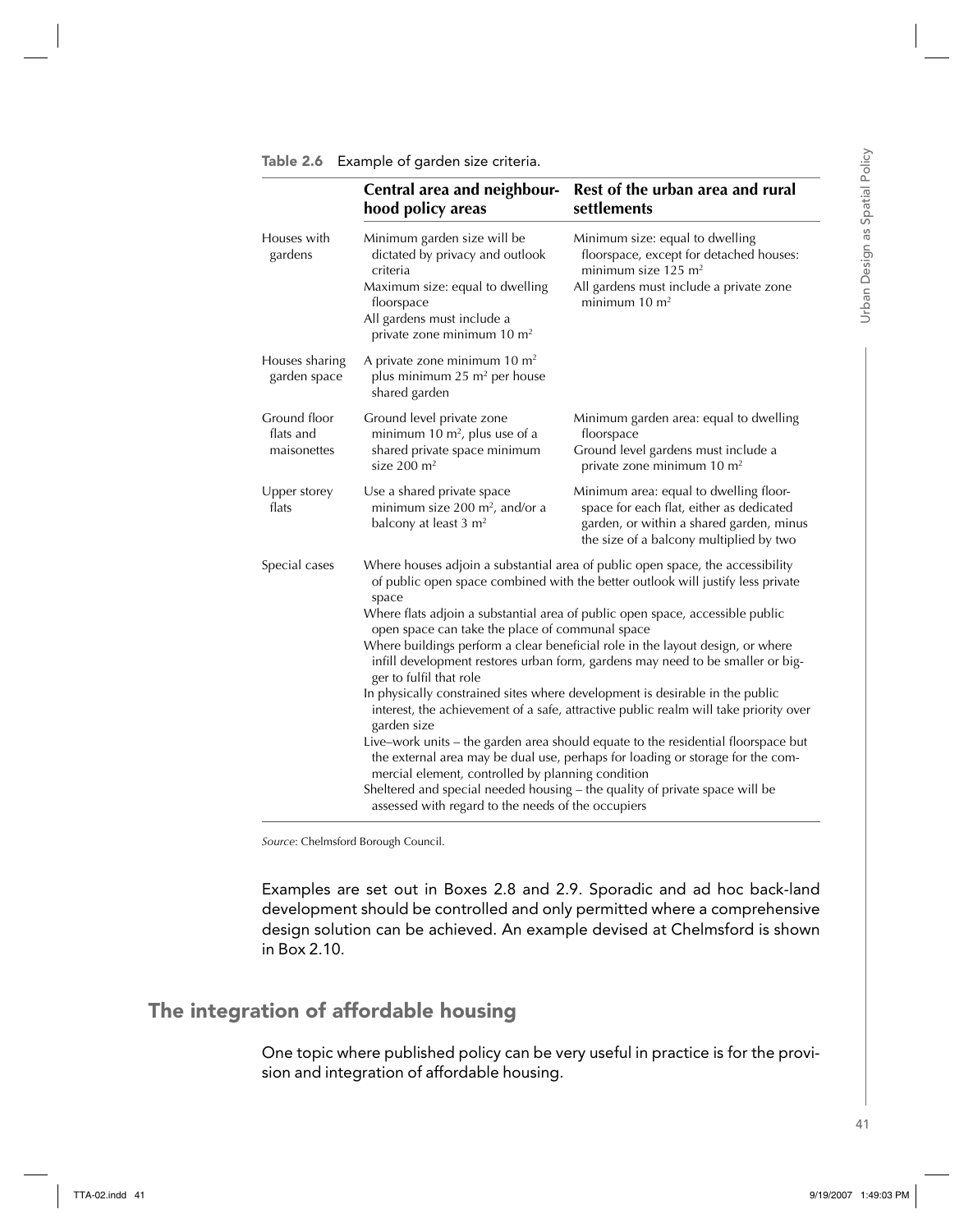**Box 2.8** Example of policy on mix of dwelling types.

#### **Dwelling Mix**

On development sites of 0.3 ha or more, or sites capable of accommodating 10 or more dwellings, a mix of dwelling sizes and types will be required, taking into account local circumstances and site characteristics. Exceptions may be made for development of sheltered or supported housing and housing in the central area.

Source: Chelmsford Borough Council.

**Box 2.9** Example of policy on extensions to dwellings.

#### **Extensions to Dwellings**

Planning permission will be granted for the extension of an existing dwelling provided

- 1. The roof form reflects or complements the roof form of the existing dwelling and the doors, windows and other detailing reflect the style, size, proportion and rhythm of the existing dwelling.
- 2. It does not lead to insufficient amenity space being available for the occupiers of the dwelling.
- 3. It does not result in an extended property which has insufficient off-street parking.
- 4. It is in keeping with the scale and character of the host building in the street scene generally.
- 5. It does not prejudice the amenities enjoyed by owners of adjoining residential properties.

Outside the urban area and rural settlements, in addition to these criteria, extensions will only be permitted provided

- 1. The property to be extended is substantially intact and has a reasonable remaining life.
- 2. The proposal is well-related and proportionate to the original dwelling.
- 3. It is not visually intrusive on the skyline or in the open character of the surrounding countryside.
- 4. It retains sufficient space around the extended building to protect its setting and the amenity and character of the countryside.

*Source*: Chelmsford Borough Council.

From the 1920s to the 1970s, it was common for developed countries to provide publicly funded housing for rent to those on lower incomes. In Britain, this took the form of estates, often very large ones, constructed and managed by the local council. From the 1980s onwards, the policy changed to providing subsidised rented accommodation managed by independent housing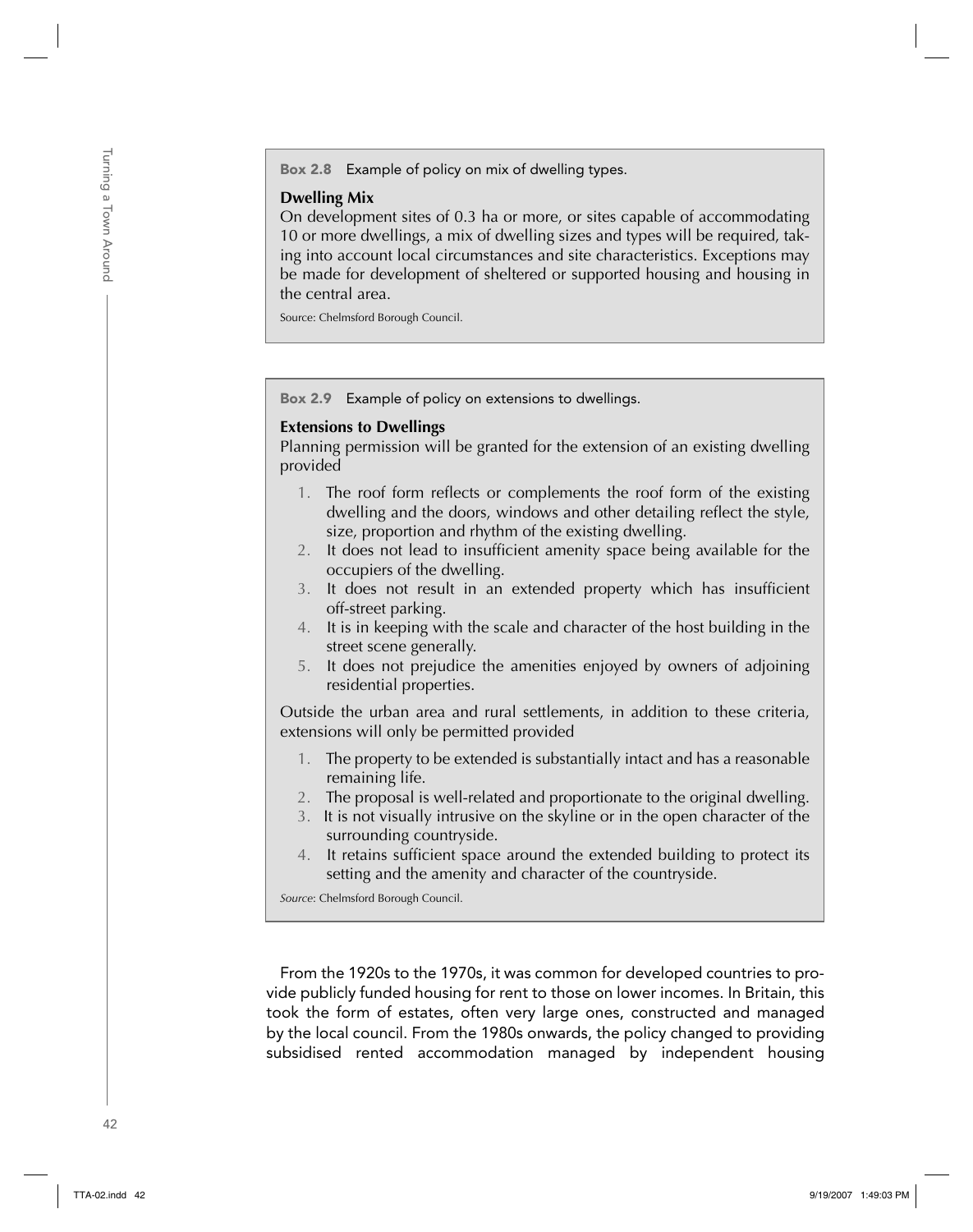**Box 2.10** Example of policy on back-land development.

#### **Backland Development**

Proposals for new residential development within the curtilage of an existing dwelling will be refused unless:

- 1. The proposal contains adequate arrangements for access and appropriate parking for the existing and proposed development.
- 2. Adequate garden areas will be retained as a result of the development.
- 3. Adequate privacy is maintained between existing surrounding development and proposed dwellings and between their gardens.
- 4. There is no adverse effect upon the character and amenities of the surrounding area.
- 5. It can be demonstrated that any comprehensive development of the wider area of which it forms part will not be prejudiced.

*Source*: Chelmsford Borough Council.

associations with the bulk of new provision funded as planning gain from construction of larger schemes for sale. The tenants of the council-managed estates were allowed to buy their houses. Whatever the pros and cons of the move, from the 1980s onwards one improvement was a general reduction in of the spatial separation of housing for social rent, and consequently between income groups, and the stigma associated with appearance of particular estates.

The question for current affordable housing policy was: can such physical differentiation between tenures be eliminated entirely, or at least be made to be of negligible significance? During the mid 1990s, it became clear that, left to their own devices without specific planning intervention, volume house builders would retain spatial separation within sites and physical differentiation between dwellings for different tenures. The experience of the developments considered for planning permission in Chelmsford during 1995–1996, both those described here and many other smaller schemes, was that the house builders would allocate land within the development for sale to a housing association once permission had been obtained. In these circumstances, it was in their financial interest to minimise the land area allocated to affordable housing, which was done by minimising dwelling size, garden size and parking provision, often providing the dwellings in the form of flats. In addition, they wished to place their 'finest' detached dwellings for sale on the most prominent frontage, often near main roads, relegating the affordable housing to remoter parts of the site. Unfortunately, this did not correspond to the needs of those who were seeking social rented accommodation who, within the population as a whole, tended to be larger families needing dwellings with some space, garden and a number of bedrooms. They also needed to be near main roads and public transport. Moreover, the contrast between the detached family housing provided by the house builders in that period and the